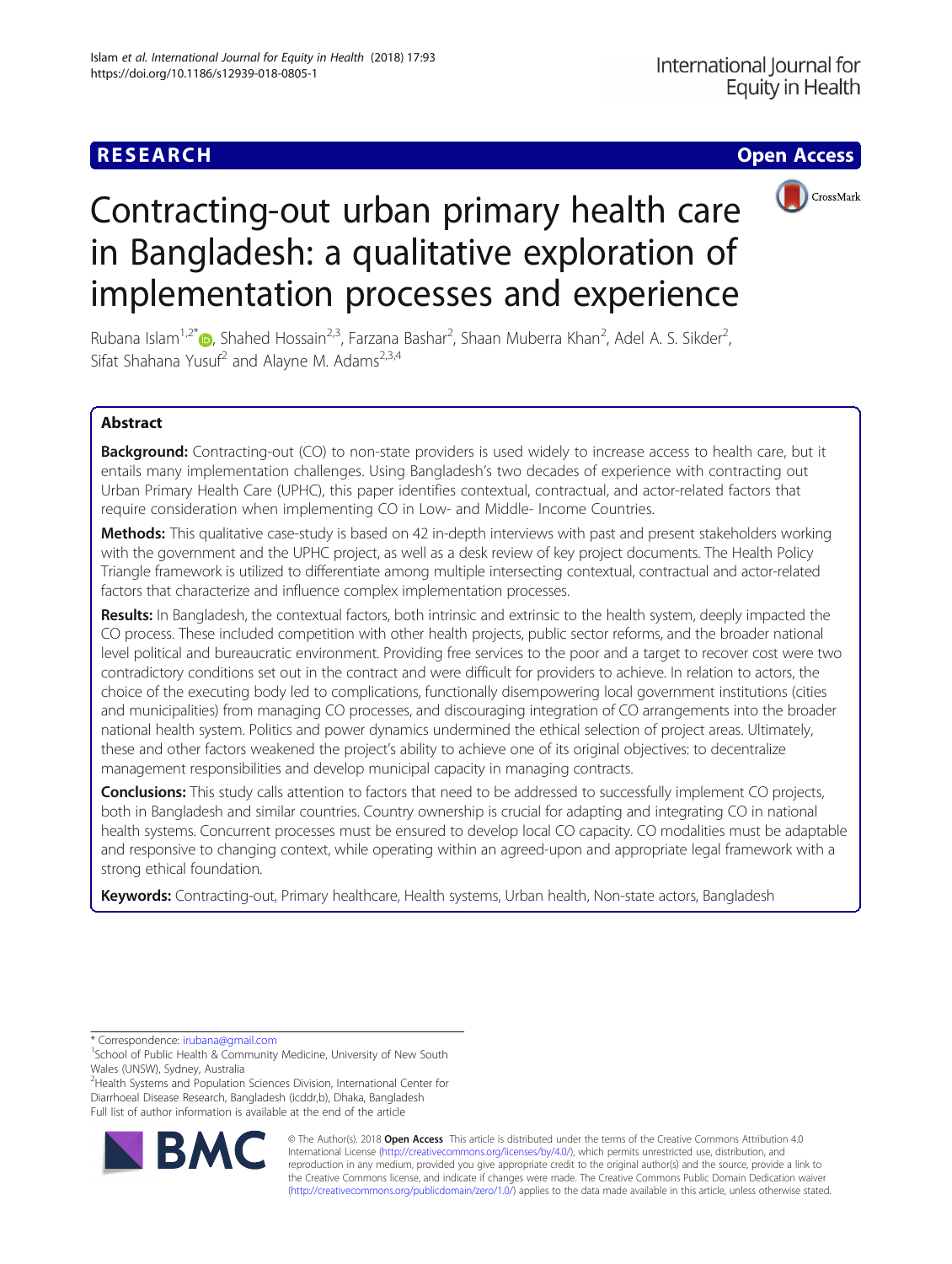## Background

Contracting-out (CO) to non-state providers has been gaining traction as a means of health service delivery improvement in Low- and- Middle- Income Countries (LMICs) [\[1](#page-14-0), [2](#page-14-0)]. Experience in the health space indicates that the success of CO is largely a function of particular design features and the context in which it is implemented [\[3](#page-14-0)]. Loevinsohn & Harding [[4\]](#page-14-0) have argued that in developing countries contracting-out to non-state providers (NSP) results in better outcomes than government provision of services. Various studies support this position by demonstrating how collaboration between public and non-state actors, under formal and well-designed contracts, can improve health systems' capacity and efficiency. In these cases, contracting-out of health care service provision allows sharing of human, financial and physical resources, while reducing duplication of services [[5](#page-14-0)–[8](#page-14-0)]. Open competition and performance incentives inherent in CO arrangements are also thought to motivate providers and improve service delivery [[9](#page-14-0)].

While CO processes are intended to increase access to affordable, cost-effective, and quality services, many implementation challenges exist. These include high administrative costs, unpredictable markets, and lack of government capacity to manage contracts [\[2](#page-14-0), [9](#page-14-0)]. Defining the precise terms of a contract, while leaving space for contingencies, is an essential capability for a government interested in CO. The financial management capacity of the government is also important. In a weak public system, extra costs will be incurred for external technical assistance and third-party monitoring. Therefore, a closer look at CO implementation processes is needed to identify facilitating factors and potential obstacles. To enhance CO success, in terms of coverage, quality and affordability, it is further necessary to understand how these factors can be addressed in CO design. The discourse on CO for health services improvement has recently explored many such factors, shedding light on implementation of CO in diverse settings and addressing its inherent complexities [[10,](#page-14-0) [11\]](#page-14-0).

In Bangladesh, CO was initiated with international donor support in the late 1990s to bridge the gap in primary health services for the urban poor. This case study of two decades of CO experience in urban Bangladesh aims to add to the global body of evidence by identifying the contextual, contractual, and actor-related factors that positively and negatively influenced the evolution and implementation of contracting-out. This analysis, guided by the Health Policy Triangle framework [[12\]](#page-14-0), offers lessons about how the CO approach should respond and adapt to unique and complex circumstances, and what must be anticipated and engaged to enable success. This analysis can inform future plans for CO in Bangladesh, as well as in similar country settings, so that health service provision is responsive, affordable, and accountable to the populations served.

#### Setting: The Bangladesh health system

In Bangladesh, the premise that health is a basic human right is reflected in the Government's constitutional obligation to provide health care services to all citizens [\[13](#page-14-0)]. The Ministry of Health and Family Welfare (MoH&FW, or  $M o H$ <sup>1</sup> is responsible for health policy formulation, regulation, and administration, as well as provision of secondary and tertiary health care at the national level and primary health care (PHC) in rural areas [\[14\]](#page-14-0). However, preventive and primary health care provision in urban areas is the responsibility of municipalities and City Corporations (CC), referred to as Local Government Institutions (LGIs), which fall under the Ministry of Local Government, Rural Development and Coopera-tives (MoLGRD&Co, or MoLG)<sup>1</sup> [\[15](#page-14-0)–[17\]](#page-14-0).

Given increasing demand for health care associated with rapid urbanization, the lack of capacity of LGIs to provide health services effectively has become increasingly apparent. Apart from two large donor funded projects, across urban Bangladesh LGIs operate only a few small- and medium-sized hospitals and outdoor facilities (known as urban dispensaries) that only provide out-patient services  $[18]$  $[18]$ . For the urban poor, the lack of PHC services is particularly egregious and results in profoundly inequitable health outcomes. For example in 2013/2014, the Infant Mortality Rate, which in urban areas overall is 34 per 1000 live births and 40 in rural areas, rises to almost 70 in urban slum areas [[19,](#page-14-0) [20](#page-14-0)]. This pattern also holds for the Under-5 Mortality Rate and the Maternal Mortality Ratio.

Given the paucity of PHC services accessible to the urban poor and the apparent lack of capacity among LGIs to provide these services, a contracting-out mechanism was proposed as a way forward by the Asian Development Bank (ADB). In 1998, the Urban Primary Health Care Project (UPHCP) was established with a loan from the ADB and contributions from other donors [[21](#page-14-0)]. Its specific objectives were to: 1) improve the health of the urban poor and reduce preventable mortality and morbidity, especially among women and children, by increasing access to PHC services; and 2) sustain improvements in PHC by building the capacity of local governments to manage, finance, plan, evaluate and co-ordinate health services [\[22\]](#page-14-0). One key component of the project was strengthening institutional governance to sustainably deliver urban PHC services; this was supposed to be accomplished in phase two through developing an operational plan for national urban health and funding coordination with the MoH [[23](#page-14-0)]. In its third iteration, initiated in 2013, the project was renamed the Urban Primary Health Care Service Delivery Project (UPHCSDP).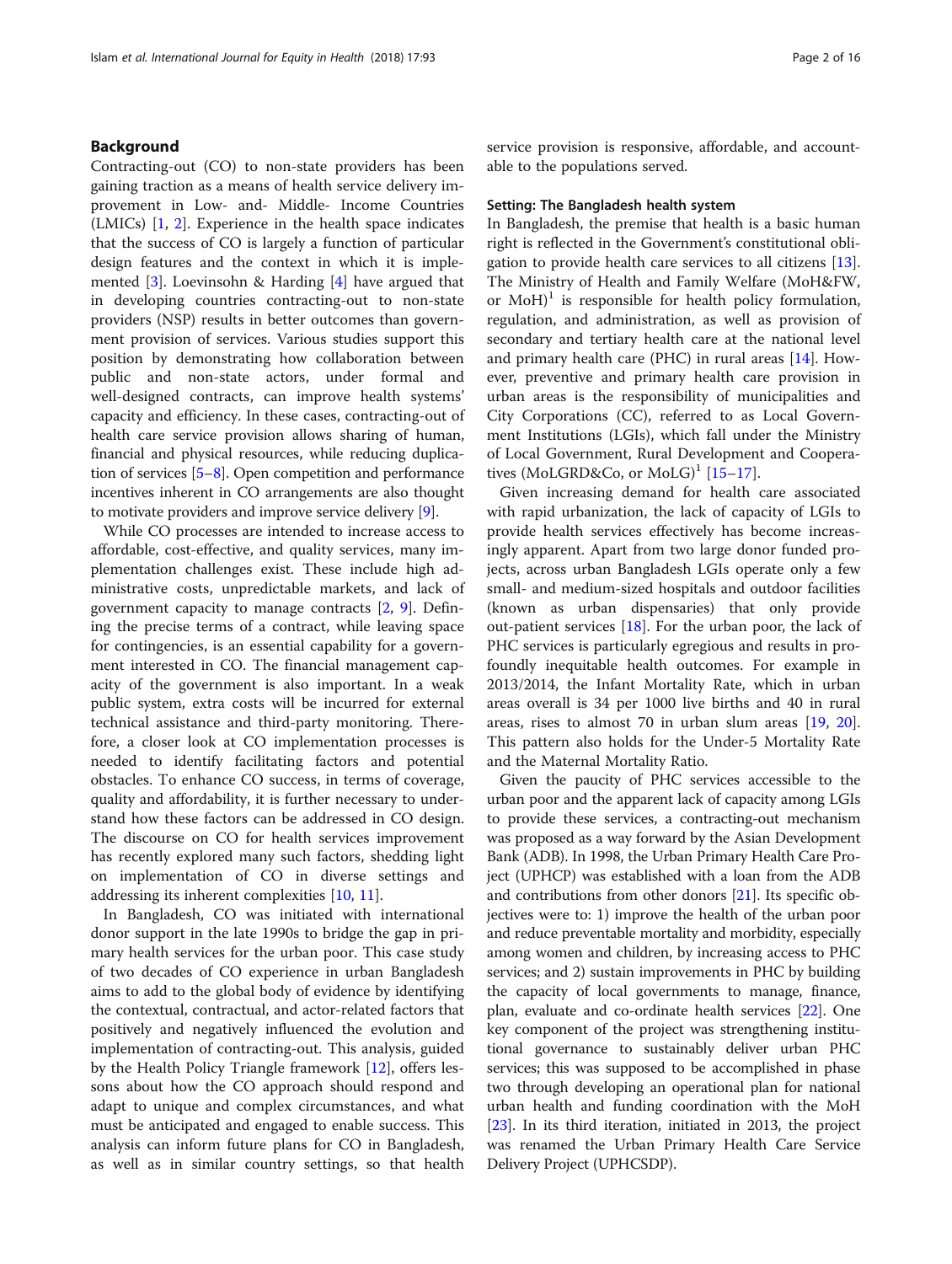## Methods

This qualitative study of the implementation processes and experiences undergirding CO in urban Bangladesh was conducted between November 2015 and April 2017. A case study format was employed to generate understanding of complex issues through detailed contextual analysis [[24\]](#page-14-0). To identify key factors, and the intricate relationships among these factors that influence processes with long time horizons (such as the implementation of UPHCSDP), data collection and analysis for the case study were guided by the Health Policy Triangle proposed by Walt and Gilson [[12](#page-14-0)]. This framework highlights four components: context, content, actors, and process. The interactions among these components shape a policy process [\[12](#page-14-0)]. Table 1 illustrates the operationalization of the Health Policy Triangle in this study [\[25,](#page-14-0) [26\]](#page-14-0).

#### Data collection, sources and tools

Data collection primarily consisted of Key Informant Interviews (KIIs) conducted with past and present stakeholders, including representatives of government, donors, NGOs, and project staff who were or are involved in the design, initiation and/or implementation of one or more phases of UPHCSDP (see Table 2 for categories of respondents).

Conditions for interview were consent to participate (see Declarations for details) and involvement in the project for more than six months. Purposive sampling was initially employed, with snowball sampling used to

#### Table 1 Theoretical concepts & their meaning for this study

Context can be political, economic and social, at LGI, national and international levels [\[25\]](#page-14-0). The politico-economic and social context where UPHCSDP was conceived and implemented also played a major role in supporting and hampering its roll out and eventually to the overall outcome and impact. Both global and national contexts were delved into and attributes external and integral to the health system were separately regarded.

Actors refer to individuals, groups, or organizations who influence the CO approach and its implementation via beliefs, expectations, and position in power structure [\[25](#page-14-0)]. Initially, individuals, groups of individuals or organizations, and governments were considered as actors. As our analysis proceeded, to explore the role of actors at several tiers, we grouped them into international, national, local (government, project level), public health providers and health personnel. Their involvement, interest and opposition to UPHCSDP were the aspects of our inquiry.

Content of a health policy, or in this instance, the CO contract, is a reflection of contextual factors and constellation of actors involved, and their interests or ideologies [[25](#page-14-0)]. It provides the basis for implementation and monitoring of the contract's success. This study therefore captures changes in the content of partnership contracts across the three phases and what influenced these changes; not issues of policy effectiveness and impact [[26](#page-14-0)].

Process is comprised of a range of activities starting from policy initiation, development/ formulation, negotiation, communication, implementation, and evaluation [\[25\]](#page-14-0). In this study, we were interested in the effect of the first three concepts on UPHCSDP implementation process.

Table 2 Respondent Categories and Number

| Respondent Category (Code)      | Number         |
|---------------------------------|----------------|
| Donor (DNR)                     | 5              |
| Contract Designer (CDG)         | 3              |
| Ministry of Health (GOB)        | $\overline{4}$ |
| Project staff in PMU, PIU (PRL) | 12             |
| NGO Head/Manager (NGM)          | 11             |
| Clinic medical officers (HPN)   | 7              |
| Total                           | 42             |

locate additional KIs involved in the various phases of the project. KIIs were conducted face-to-face using semi-structured guidelines designed to cover the key dimensions of the Health Policy Triangle (see Table [3](#page-3-0)) [[12\]](#page-14-0). A number of pretests were performed to establish tool validity prior to the initiation of data collection. Data saturation was reached after 42 interviews.

Document reviews were also carried out to provide information on the background of the project, to track contractual and procedural changes over the phases of the project, and to review recommendations made in monitoring and assessment reports. Among the documents considered were project proposals, contract agreements, donor reports, evaluation reports, project documents, program logframes, and other published documents on the UPHCP/UPHCSDP in Bangladesh. The websites of six institutions were searched to obtain the documents: UPHCSDP, the Government of Bangladesh's Legislative and Parliament Affairs Division, the ADB, the UK Department of International Development (DFID), the Nordic Development Fund (NDF), and ORBIS. Hardcopy documents were retrieved from relevant offices when unavailable in digital format. The information from the documents was used to triangulate interview findings.

## Data management, analysis and validation

Interviews were conducted in Bangla. When the respondent agreed, the interview was digitally recorded; otherwise, verbatim notes were taken in Bangla. All interviews were transcribed and translated into English. A lengthy process of data familiarization occurred before coding was initiated. Prior to data collection, a codebook defining a priori codes was developed drawing from the policy triangle and related CO literature. The codebook was subsequently refined and expanded over the course of the study. Transcripts were coded using ATLAS.ti. Sub-codes were identified in advance (i.e. sustainability, barriers & challenges of finance, staff recruitment & retention, etc.) and inductive codes emerging from the transcripts were defined and applied as the analysis proceeded. For the first 20 interviews, inter-coder reliability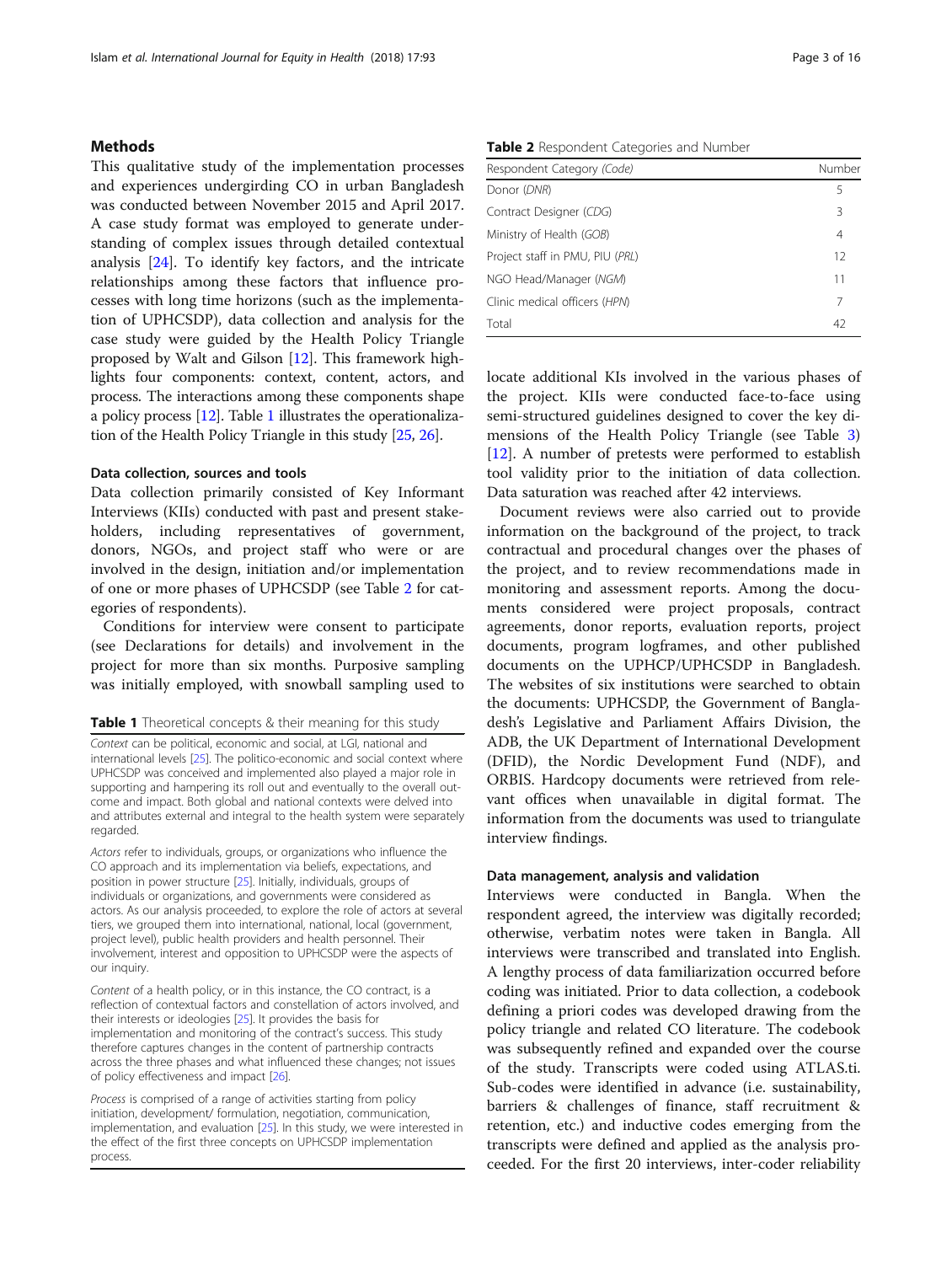<span id="page-3-0"></span>

| Topic quides                                                                    | Health Policy Triangle Dimension |         |         |        |
|---------------------------------------------------------------------------------|----------------------------------|---------|---------|--------|
|                                                                                 | Context                          | Content | Process | Actors |
| 1. Informant's nature of involvement in the project and duration of involvement |                                  |         |         |        |
| 2. Need for contracting-out for urban health systems                            |                                  |         |         |        |
| 3. Initial design of the project                                                |                                  | Χ       |         |        |
| 4. Steps taken to initiate the project                                          |                                  |         | Χ       |        |
| 5. Change over time across the three phases                                     |                                  | X       | X       |        |
| 6. Responsiveness of design changes to the challenges faced                     |                                  |         | X       |        |
| 7. Strengths/weaknesses of CO implementation                                    | X                                | х       | X       |        |

was checked by individual coding by two researchers and subsequently comparing the codes. Project documents were also coded using the a priori codes used for coding the KII transcripts or summaries. This facilitated cross-checking and comparison among data sources. To examine interview data, the Framework Analysis Method, in which data displays are created to identify and explore patterns and themes in a systematic manner, was employed [\[27](#page-14-0)]. Data displays were analyzed collaboratively by several members of the research team, and analytic memos developed. Respondent validation of study findings was carried out with nine KIs.

## Limitations

Certain methodological weaknesses are acknowledged. Since it was a retrospective study and respondents were asked to recollect events occurring up to twenty years in the past, there is much room for recall bias. Several potential KIs did not respond to the interview request; the most common reason for declining an interview was an embargo by the Project Management Unit (PMU) from communicating with researchers. In addition, the ADB personnel overseeing the UPHCSDP project were inaccessible, leaving the researchers to rely only on interviews with past and present project consultants for that institution's views. However, notwithstanding the barriers encountered, the rich array of information from various stakeholders and documents lends credibility to the study's findings.

#### Findings

Findings are presented in three sections. To provide some historical context to CO in Bangladesh, the first section briefly describes the 19-year evolution from the UPHCP to UPHCSDP as reflected in changes in the content of the contract. The second section considers the factors that drove the initiation of the project. The third and main section uses the Health Policy Triangle framework to explore the implications of changes in content on the CO process and discusses critical factors driving implementation. This analysis identifies key considerations in play when designing and delivering CO systems for health services in LMICs.

## Evolution of the UPHCP/UPHCSDP

In 1998 the MoLG, with the assistance of the ADB and other donors, launched the Urban Primary Health Care Project to contract-out to NGOs the provision of PHC services for the urban poor. The MoLG has continued to serve as the executing agency of the project; currently a Project Management Unit (PMU) within the Ministry provides technical, administrative, and logistical leadership for project implementation. The project has been implemented continuously in three phases: i) Urban Primary Health Care Project (UPHCP) from 1998 to 2005; ii) Urban Primary Health Care Project II (UPHCP II) from 2005 to 2011; and iii) Urban Primary Health Care Service Delivery Project (UPHCSDP) from 2012 to 2017. A fourth phase of the project was initiated in mid-2017 but implementation had not yet commenced at the time of writing.

Over the three phases, project coverage expanded from four large CCs with a total catchment population of about nine million, to 13 urban centers including smaller municipalities and a ten million catchment population. The project has been marked by constant change in the domains of the Health Policy Triangle. To begin with, the project's administrative structure changed over time. In the first phase, the project was governed by the Project Implementation Unit (PIU) based at a Local Government Institutions. In the second and third phases, a separate entity called the Project Management Unit (PMU) was formed to monitor, manage and oversee the project under the direction of a senior appointee within the MoLG.

The services stipulated in the CO contract expanded, from an Essential Service Package in the first phase to a more comprehensive package in the latter two phases (Table [4](#page-4-0)). In terms of remuneration, staff salaries increased in the third phase, but other financial and non-financial incentives diminished. Several respondents noted that the PMU's follow-through on contracts was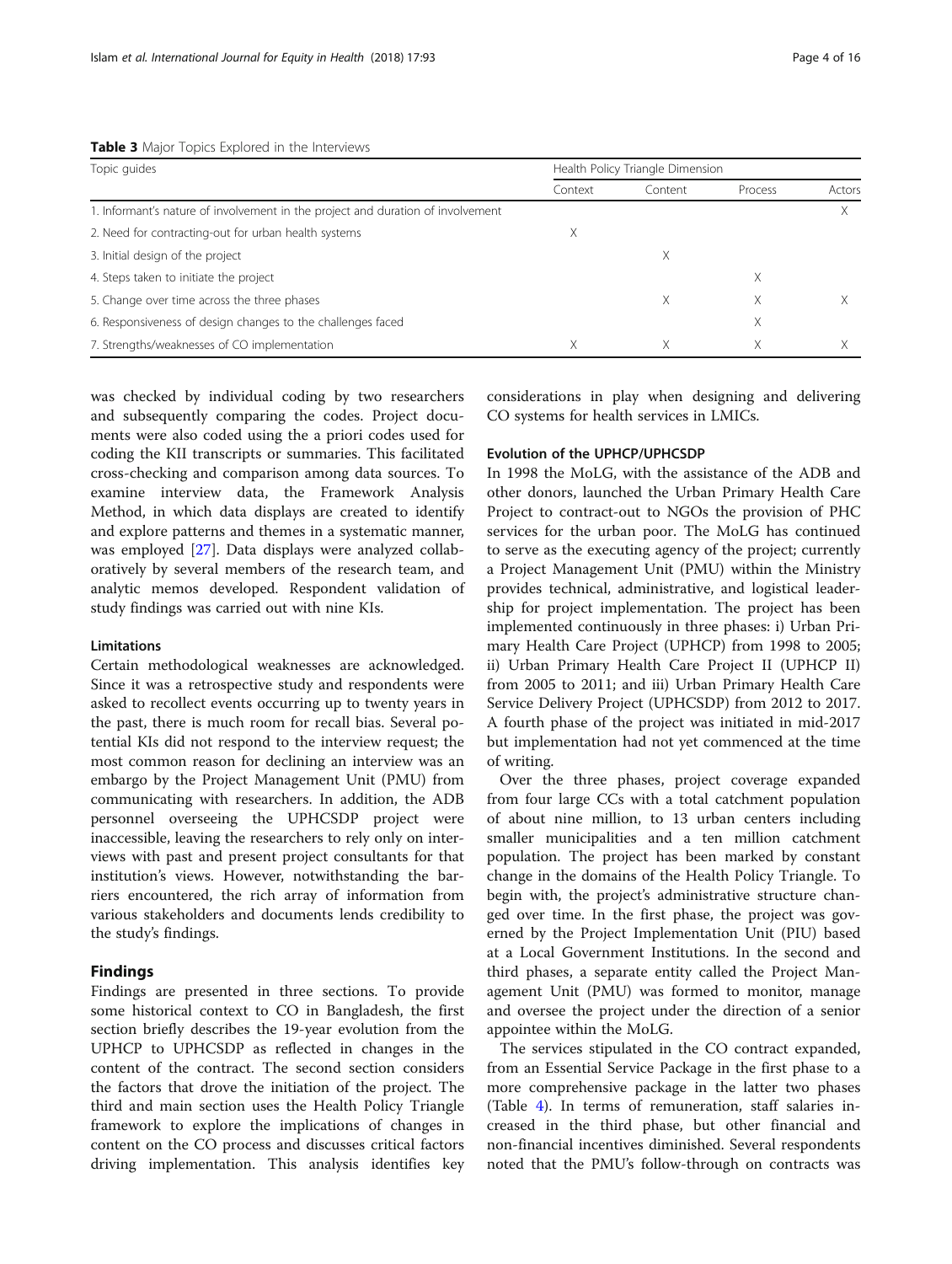<span id="page-4-0"></span>Table 4 Changes in the content of the contract

| Content                                                                 | Phase 1                                                                                                                                                                                                                                                                                           | Phase 2                                                                                                                                                                                                                                                                                                                                   | Phase 3                                                                                                                                                                                                                                                                                                                                              |
|-------------------------------------------------------------------------|---------------------------------------------------------------------------------------------------------------------------------------------------------------------------------------------------------------------------------------------------------------------------------------------------|-------------------------------------------------------------------------------------------------------------------------------------------------------------------------------------------------------------------------------------------------------------------------------------------------------------------------------------------|------------------------------------------------------------------------------------------------------------------------------------------------------------------------------------------------------------------------------------------------------------------------------------------------------------------------------------------------------|
| Services                                                                | <b>ESP</b><br>Reproductive health care, Child health care<br>Communicable Disease Control<br>Limited Curative Care<br>BCC.<br>All national initiatives (e.g. national<br>immunization days, Vitamin A Capsule<br>Distribution, etc.) of the MoH will be<br>supported by the Partnership Agreement | ESD+<br>Reproductive health care including<br>assistance for women survivors of violence<br>Child health care;<br>Control of communicable disease<br>(tuberculosis, malaria, dengue fever);<br>Limited curative care and first aid for<br>emergency medical care and the<br>treatment of minor infections, BCC,<br>HIV/AIDS, VCT, RTI/STI | $ESD+$<br>Basic and comprehensive emergency<br>obstetric care (EOC) facilities, delivering<br>an ESD+ package (including intensive<br>supply of FP logistics, supplementary<br>nutritional support), MCH, adolescent RH<br>care, FP<br>Health promotion and social<br>empowerment activities will be<br>supported through<br>community health worker |
| Salary structure                                                        | Not documented                                                                                                                                                                                                                                                                                    | Gratuity and provident fund along<br>with salary and festive bonus                                                                                                                                                                                                                                                                        | Only gratuity, No additional benefit                                                                                                                                                                                                                                                                                                                 |
| Capacity<br>development of<br>medical officers                          | 1 year full time residential training on EOC & anesthesia                                                                                                                                                                                                                                         |                                                                                                                                                                                                                                                                                                                                           | <b>Fxcluded</b>                                                                                                                                                                                                                                                                                                                                      |
| Bid security                                                            | Bank ID only                                                                                                                                                                                                                                                                                      | Bid security money of BDT 2,500,000                                                                                                                                                                                                                                                                                                       | Bid security, as stipulated in the bidding<br>document <sup>a</sup>                                                                                                                                                                                                                                                                                  |
| Guarantee                                                               | Individual performance quarantee                                                                                                                                                                                                                                                                  | Bank guarantee 10% of contracted<br>budget                                                                                                                                                                                                                                                                                                | Bank guarantee 10% of contracted<br>budget                                                                                                                                                                                                                                                                                                           |
| Mobilization<br>advance (start up<br>fund)- 10% of<br>contracted budget | Deducted partially over several months                                                                                                                                                                                                                                                            | Deducted partially with quarterly bills<br>from the first quarter                                                                                                                                                                                                                                                                         | Deducted at a rate of 16.67%, in the<br>final year and a half of the project                                                                                                                                                                                                                                                                         |

<sup>a</sup>Varied by partnership areas Source: [\[25](#page-14-0), [36,](#page-15-0) [38,](#page-15-0) [62](#page-15-0)]

lacking, such as failure to disburse performance bonuses for high-performing NGOs in phases two and three. New rules were introduced periodically to guide financial mechanisms and transactions such as a bank guarantee and startup funds (or "mobilization advance").

The constellation of funders supporting the project changed over time, as did the total budget of the project. The highest allocation was USD 91 million in the second phase (Table 5). The proportion of funds contributed by the Bangladesh government declined, from 25.8% of the total budget in the first phase to 11.5% in the third phase.

One crucial development in the project concerned the bidding process. In phases one and two, technically strong bids were reviewed initially, before the financial component was assessed [[23](#page-14-0), [28,](#page-14-0) [29](#page-14-0)]. As stipulated by ADB procurement rules [[23\]](#page-14-0), in the third phase a low-cost bidding system was introduced in which all technical proposals that passed the evaluation were then scored for financial proposal and the lowest bidder received the highest score. The scores of the technical proposals were disregarded in the final stage, resulting in those with the lowest bid receiving the contracts irrespective of their technical proposal scores.

## Factors influencing the initiation of the UPHCP

Several factors at the national and international levels facilitated the inception of the UPHCP in 1998 (Fig. [1](#page-5-0)). These ranged from philosophical shifts regarding a government's responsibilities, stimulated by international

financial institutions (NGM-04, PRL-01, CDG-01), to the recognition of existing health system gaps (GOB-01, PRL-01, CDG-01, CDG-03), as well as prior experience with contracting out (NGM-04, PRL-01, CDG-01). The country was also undergoing a health sector reform at that time, which enabled the exploration of new models of service delivery (GOB-04).

Reaching an understanding among the donor agencies involved in the health sector was crucial to forming a funding coalition to support the UPHCP. ADB took the lead, and was joined by the NDF and the UNFPA, both of which shared a common mission of health improvement in

| <b>Table 5</b> Change in level and source of funding over the three |  |  |  |  |
|---------------------------------------------------------------------|--|--|--|--|
| phases of UPHCP/UPHCSDP                                             |  |  |  |  |

| Source                                      | Amount in Million USD (Percentage) |           |             |  |  |  |
|---------------------------------------------|------------------------------------|-----------|-------------|--|--|--|
|                                             | Phase 1                            | Phase 2   | Phase 3     |  |  |  |
| ADB (loan)                                  | 40 (66.7)                          | 30 (32.9) | 49.9 (60.6) |  |  |  |
| ADB (grant for HIV/AIDS)                    |                                    | 10 (10.9) |             |  |  |  |
| NDF (grant)                                 | 3.5(5.8)                           |           |             |  |  |  |
| DFID (grant)                                |                                    | 25(27.6)  |             |  |  |  |
| SIDA (grant)                                |                                    | 5(5.5)    | 20(24.3)    |  |  |  |
| UNFPA (parallel grant)                      | 1(1.7)                             | 2(2.2)    | 3(3.6)      |  |  |  |
| ORBIS (grant)                               |                                    | 1(1.1)    |             |  |  |  |
| Government of Bangladesh (GoB) <sup>a</sup> | 15.5(25.8)                         | 18 (19.8) | 9.5(11.5)   |  |  |  |
| <b>Grand total</b>                          | 60.0                               | 91.0      | 82.4        |  |  |  |

<sup>a</sup>Total contribution of GoB in all phases was 18.42% of the total budget Source: [\[23](#page-14-0), [28,](#page-14-0) [29,](#page-14-0) [36](#page-15-0)]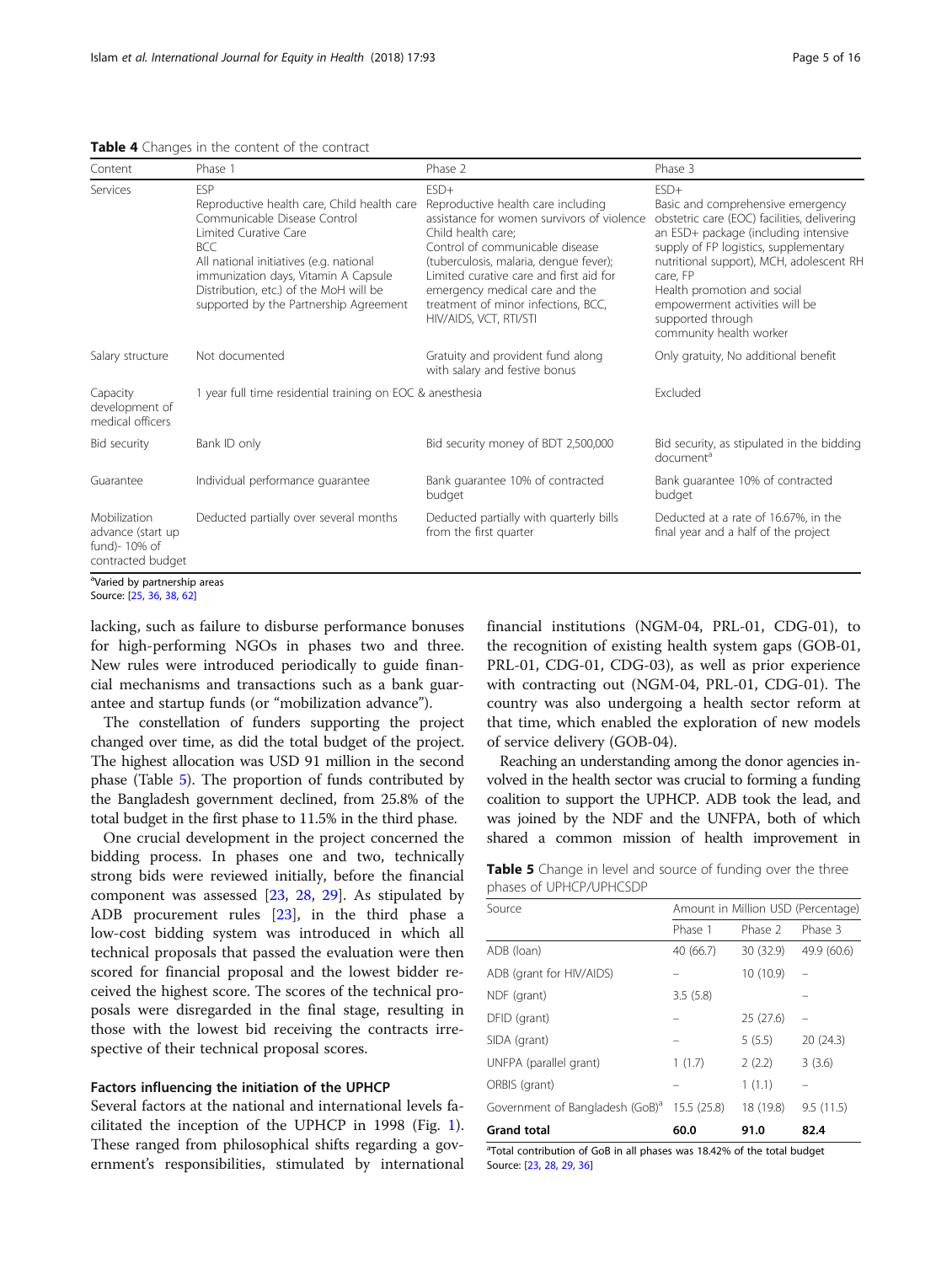

<span id="page-5-0"></span>

LMICs. Not all agreements were documented formally, as noted in one interview:

Two parallel programs funded by the World Bank (WB) were being implemented in Bangladesh [during the '90s]. One program was on HIV another one was on nutrition. Then ADB informed that they are also interested to work in health. Now, it is difficult for two strong players to survive in the same field. At that time, an informal mutual understanding was made among the donors: ADB will work in Urban [PHC] and WB will work with Health [national level health care i.e. all of rural and tertiary health care in urban]. (GOB-04)

The MoH's willingness to sign an agreement with the MoLG, indicating the latter was the executing body of the UPHCP, was also critical (GOB-4, DNR-04). The country's large and vibrant NGO sector was another factor that made contracting-out viable and enabled market competition among prospective providers. A local champion, whose commitment to the idea of the UPHCP helped dispel initial reticence from the Executive Committee for National Economic Council (ECNEC), $^2$  was also centrally important. As one respondent explained:

[The champion] helped to overcome resistance from the government side and from bureaucrats who lobbied against it. But at the end, all of them agreed [to start] the project. (NGM-01)

## Implementation of UPHCP/UPHCSDP

This analysis focuses on the identification of factors that facilitated or hindered project implementation. These are discussed according to the four domains of the Health Policy Triangle – context, actors, content and process – with due recognition of the substantial interactions among them.

## Context

#### Service competition

Urban areas are characterized by pluralism and density of health service provision. Failure to take this into account created barriers to project roll-out in the first phase. The initial plans sought to implement UPHCP in all 90 wards of Dhaka City Corporation (DCC). A similar health project called *Shurjer Hashi*, with funding from USAID and in collaboration with the MoH, was already functioning in 38 wards. The KIs generally agreed that negotiations with USAID to avoid overlaps delayed the implementation of UPHCP by a year (PRL-01, PRL-09, NGM-08, GOB-03, NGM-05).

When the project was designed initially, Shurjer Hashi was not considered. As Shurjer Hashi was a strong player, they said that 'we are here, we are working, and will continue working.' (PRL-01)

## Public sector reform

Other external challenges arose from national level changes in public administration outside the health sector. Pay scale reforms for government service providers, including public doctors, occurred in 2009 and 2015. While the government pay scale for doctors increased, project salaries remained unchanged due to a pre-determined ceiling specified in the contract [\[30](#page-14-0)]. Many respondents noted the exodus of doctors from the contracted NGOs as government positions became more lucrative (NGM-02, NGM-07, NGM-09, PRL-06). One participant explained: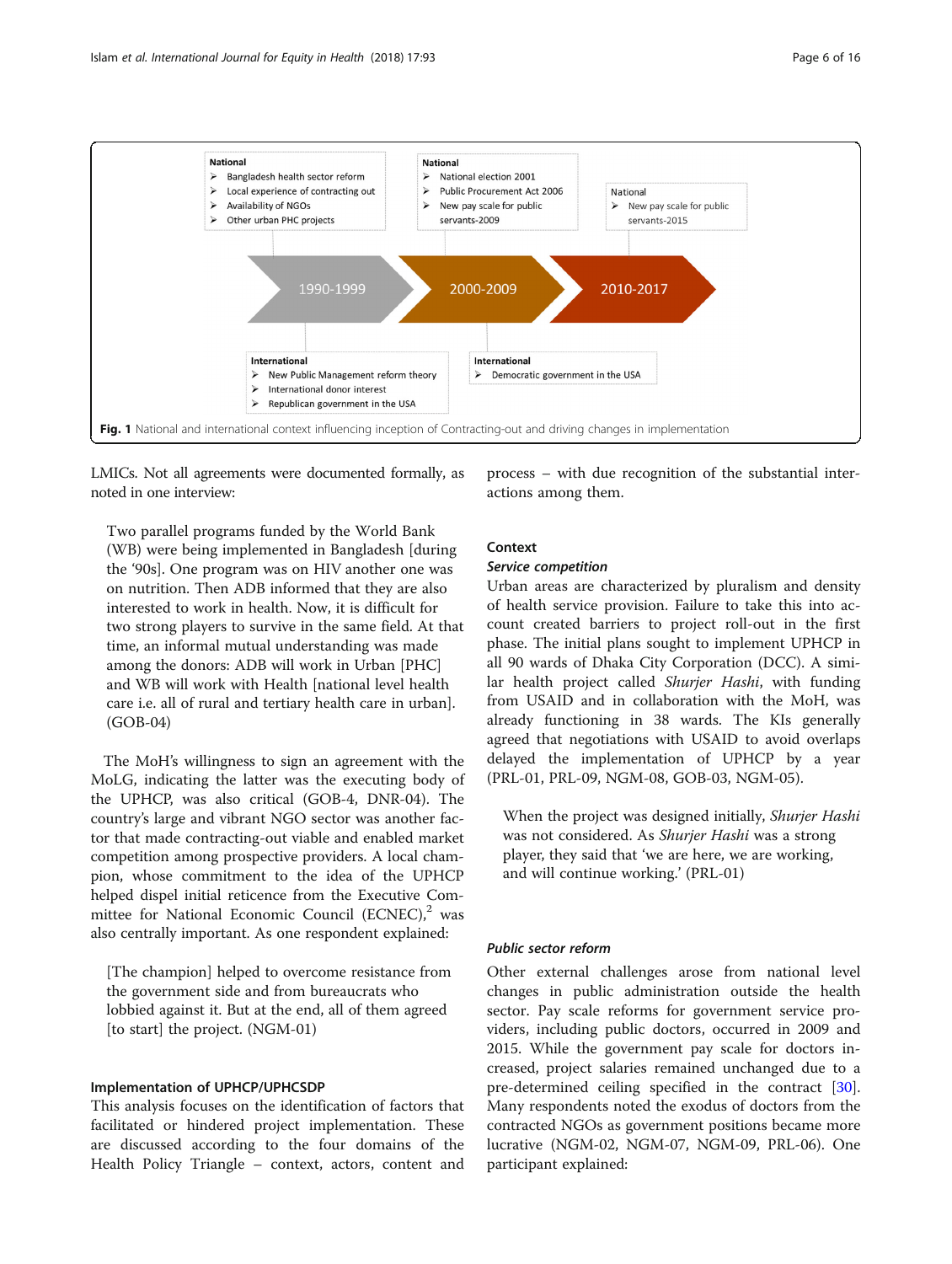People always think that Government service is better…When the Government calls for service, all the doctors and paramedics rush to join…There is no [binding] contract... [with the project and] even with a [signed] contract…they will [definitely] leave. (NGM-02)

Project management faced this problem twice. Proposals for extra funding were required to adjust to this kind of exogenous change (NGM-07, NGM-09, PRL-10). The first time there was no process to adjust for salary increments; however, the second time, in phase 3, the PMU matched the improved pay scale for public services. This decision was a function of learning from implementation challenges in the previous phase, and responding with modifications that allowed these challenges to be avoided or overcome (PRL-03, PRL-04, NGM-07).

## National politics

Within a few years of the initiation of the UPHCP, a general election took place that resulted in a change in the ruling political party. This brought with it new players with new interests and ideologies. According to some KIs, attendant cronyism and concerns for personal gain and power substantially impacted project implementation. A respondent related their impressions of that period:

[In 2002] Party X came in power. They thought that people working in the project were Party Y [opposition] supporters and…took many new employees [replacing old one]. Then, a consultant [from Party X] was appointed. […] While he was supposed to be a project implementation specialist...he did not do any important work…he politicized the situation. (PRL-01)

This politicization of the project brought about a major change in project administration discussed in the following section.

## Actors

## Donors

All the donor and funding agencies involved in UPHCP included health improvement in LMICs in their organizational missions. For example, sexual and reproductive health, a key service component in all phases of the project, figures prominently in the mission statements of UNFPA, SIDA and DFID [[31,](#page-14-0) [32](#page-14-0)]. However, some donors' missions also resulted in their disengagement over time. The Nordic Development Fund, for example, withdrew following a change in mission to focus on climate change [[33](#page-14-0)]. Similarly, ORBIS, which works solely in the arena of eye care and vision, only collaborated in the second phase when eye care was a component of the project. ORBIS pulled out in the third phase, due to reported internal funding and administrative issues (PRL-04, GOB-04, NGM-07), and the eye care component of the project was subsequently dropped.

DFID's decision to pull out of the funding coalition in the third phase caused the most disruption. This was especially the case because DFID's independent evaluation of the project had not revealed substantial weaknesses in project performance [[34\]](#page-14-0). Rather, the decision to withdraw was, according to many respondents, a result of fundamental disagreements about the appropriate funding mechanism (loan vs. grant) and the associated issues of accountability and donor monitoring of the project (NGM-04, CDG-01, CDG-03).

DFID was also concerned that the donor's contribution to the project was not properly recognized. This was particularly concerning given that it was provided as a grant:

After the second phase, repeatedly we were telling [the Government], "You do not give us [DFID] importance. We gave 28 million pounds or something like this, in dollars it was near 40 million. […] Though the amount from ADB was greater…it was a loan." (NGM-04)

That is, DFID felt that their concerns about accountability were insufficiently addressed when support was provided as a grant that did not require repayment. DFID's dissatisfaction is apparent in the evaluation report, which stated "There was little effort to coordinate with the wider donor community from ADB's side despite membership in the national Health Consortium." [\[34\]](#page-14-0).

## Choice of MoLG as executing body

The designation of MoLG, instead of MoH, as the executing ministry for the UPHCP was described by a number of respondents as an assumed extension by ADB of the mandate of LGIs to provide urban PHC. (PRL-04, PRL-07, PRL-09). A related key element was ADB's established working relationship with the MoLG on other development projects (PRL-09, GOB-04, NGM-04). However, the MoLG deals with hundreds of developmental projects that are far bigger in scope and funding than the UPHCSDP, so the CO project was perceived by some as an inconvenience (GOB-04, PRL-03). The lack of expertise and interest in health was reflected in minimal MoLG participation in project meetings. Many respondents argued that if the MoH had taken a greater stewardship role, the project would have had a greater chance of eventually being assimilated into the national health system (GOB-02, CDG-01, NGM-01).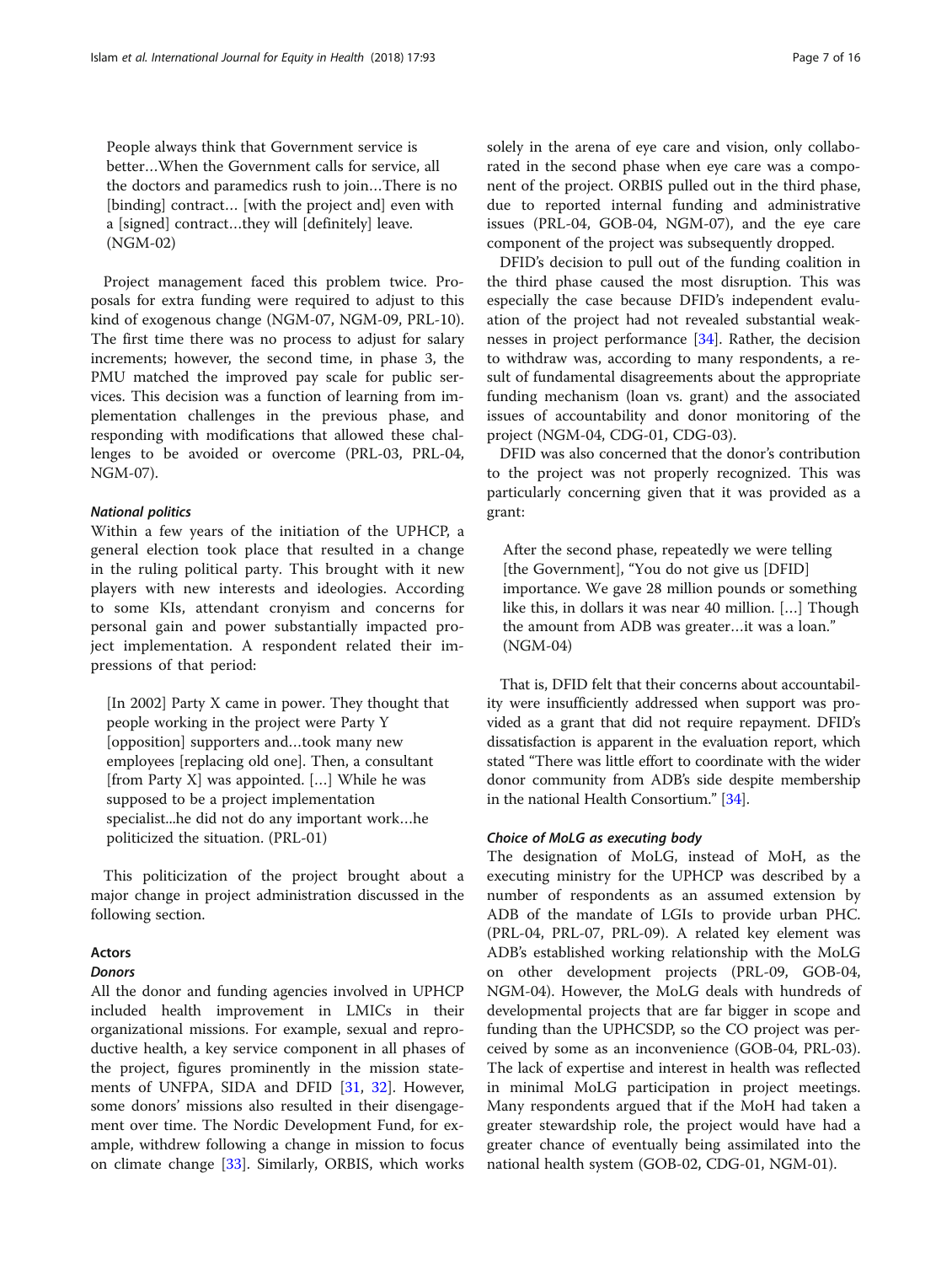## Politics and power

According to many informants, political motivations and rivalries between actors influenced decisions regarding the inclusion and exclusion of Project Areas (PA) and the engagement of Municipalities and CCs as service providers. Contracts with the Chittagong City Corporation (CCC), the second largest city in Bangladesh, in the first phase and the Gopalganj Municipality, a small but politically influential district and hometown of the leader of the ruling party, in the third phase represented striking deviations from the overall project approach of contracting non-state actors as service providers. In the case of CCC, the Mayor at the time, who successfully negotiated with the project management to receive service contracts, was an influential member of the ruling party. The project management reportedly regarded this as an opportunity to experiment with this modality, agreeing to let CCC cover designated zones in the CC and an NGO (selected through bidding) to serve the rest. However, evaluations comparing service areas found that health indicators in CCC-run facilities fared poorly compared to NGO–supported areas [[35](#page-15-0)]. One respondent suggested these results led to the decision to discontinue the contract with CCC in the third phase.

In Gopalganj, the Municipality was obliged to engage as a direct provider of services because NGOs were unwilling to work in that area, reportedly owing to its reputation as a stronghold of the ruling party. Further, selected NGOs had been unable to provide essential services within the low budget they tendered for and eventually quit the project. This further justified the municipality's involvement in a direct service provider.

In a number of other instances, it was reported that some PAs were excluded for political reasons. For example, it was suggested by some respondents that the initial inclusion of Narsingdi and Bogra was due to their support for the ruling political party. However, when the government changed parties, those PAs were dropped from the project. This had negative implications for service coverage.

They neither assess the demand nor analyse the supply. […] The centres in Narsingdi and Bogra, have been closed, because these two [partnership] areas have been fixed politically. (NGM-02)

What a waste. Now, [Bogra CC] cannot contract-out that infrastructure or allow another NGO to use it for service provision. (CDG-01)

#### Corruption

Despite the formation of a multi-actor bidding regulation committee to oversee bidding transparency, political favoritism was alleged to have also seeped into the selection of NGOs. According to several respondents, in certain instances the selection of NGOs was reportedly influenced by links to the ruling party; in others, NGOs were reportedly dropped because of their failure to pay "unofficial monies" (CDG-03, NGM-02).

If you look at phase two bidding process, and performance, either NGO A was number one or NGO B was number one […] but they were dropped in phase three […] because they refused, to pay anything. (CDG-03)

One respondent clarified that "unofficial" practices did not occur in all LGIs, and that some LGIs truly valued NGOs' performance in the previous phase(s) (GOB-03). Another respondent completely dismissed the accusations of corruption, stating they were baseless claims that were "sour grapes" from NGOs that had failed to secure a contract (PRL-09).

#### Locus of leadership

Project leadership shifted during the course of the project due to contextual factors, leading to a corresponding deviation from the contracting-out objective. In the first phase, there was dissatisfaction among CC officials of Rajshahi, Chittagong, and Khulna over the selection of a Project Director from DCC (PRL-09, PRL-12). As discussed in the section on Context, according to our interview respondents, in the second phase an implementation specialist from the newly-elected government was appointed. Political party-backed interests were given precedence over the project's operation at this time, and the lower ranking Project Director (a chief health officer from DCC) could not overturn those decisions (PRL-01, PRL-09). These realities prompted the ADB to involve the LGD directly and their higher ranked officials instead of working with only the LGIs. Thus for subsequent project phases project administration and all financial responsibilities were transferred from the LGI to the LGD (PRL-01, PRL-09, NGM-01).

This instance clearly demonstrates how a contextual factor – the national election – changed the thrust of the project by influencing actors who in turn disrupted administrative structures and processes. This had other repercussions. With managerial power going to the LGD and its personnel, only the PIU remained within the CCs. The CCs and municipalities became mere implementers reporting to a centralized PMU at the LGD. In so doing, the project's original commitment to strengthen the managerial and financial capacity of local government was essentially sidelined. To some, this "destroy(ed) the soul of the program" (CDG-02). This weakness was later identified by evaluations and in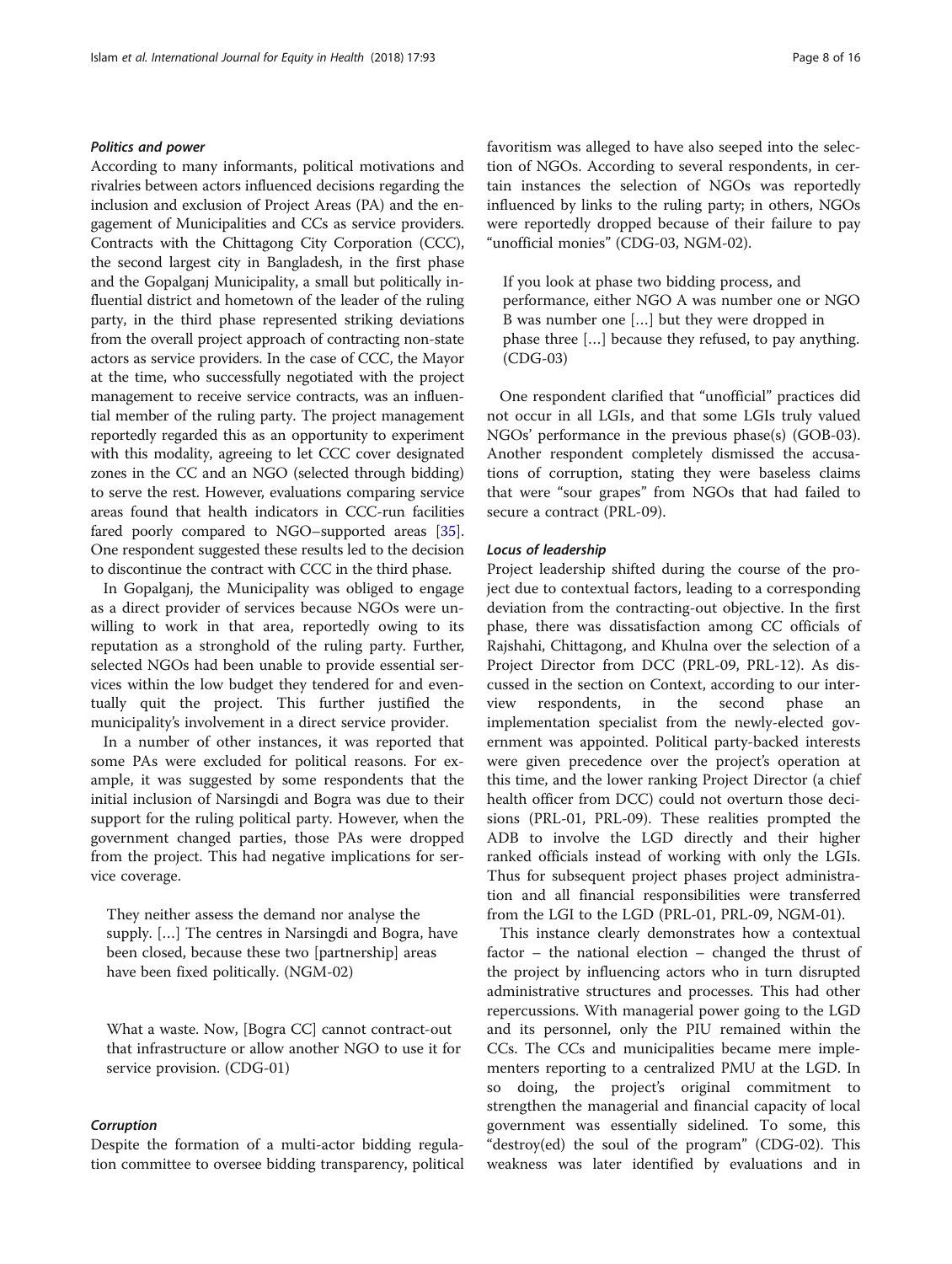project documents [[28,](#page-14-0) [34](#page-14-0), [36\]](#page-15-0), and was noted by KIs (CDG-02, CDG-03, PRL-01). As one interviewee reflected:

The PIU never really had a great deal of authority. The [original] intention was to devolve responsibilities to them, [and] eventually...contract out to them.…I think the PMU retained and still retains a great deal of the authority. (CDG-02)

## Content

## Donor influence and restrictions

While most essential services have remained unchanged across the project's phases, certain services were contingent on particular donors' strategic interests or constraints rather than the needs of the recipient country. Concerns about this tendency were expressed by one respondent:

HIV is highlighted…but the people are more vulnerable to Hepatitis B than HIV. The agenda of donors, funding opportunities for projects, and easy disbursement of funds…these are important issues to consider. (NGM-02)

The withdrawal of ORBIS before phase 3 meant that eye care was no longer a focus. Similarly, the cessation of grant money for HIV from ADB meant that HIV services were no longer emphasized.

Content is also defined by external influences related to political change and exigency. The "global gag order" imposed by the United States government, which bans financial support to institutions offering or educating about abortion services [[37](#page-15-0)], provides an example. Initially, the restriction of such services was a pre-requisite of UNFPA funding, which originated from the U.S.A [[38\]](#page-15-0). When the gag order was lifted under the Obama administration, permission to conduct "menstrual regulation" by contracted service providers was allowed when medically indicated [[30](#page-14-0)].

## NGO representation

While the LGIs were chiefly responsible for developing contract documents, with assistance from an agreement specialist or project preparatory technical assistance consultant, inputs from NGOs and other stakeholders on the content of the contract document were also supposed to be included [[23,](#page-14-0) [29](#page-14-0), [36](#page-15-0)]. The extent to which this actually occurred, and the weight given to their inputs, is unclear. But as mentioned above, donor requirements mostly guided the service content.

## Conflicting service targets

The terms and conditions of the contracts require partner NGOs to provide 30% of their services for free to "the poor, ultra-poor, and at-risk populations." At the same time, they were given a "conflicting" (PRL-10) target: cost-recovery. This was intended to promote sustainability of the project once donor funding was phased out. The cost recovery targets set specific income generation goals for the NGOs that determined how much they would charge clients for specific services. Most respondents agreed that this was contradictory, as NGOs were not able to recover costs because of their requirement to serve 30% of their poor clientele free of charge.

If you want to serve the poor, you cannot fix a target for income. If an income target is fixed, then serving the poor is impossible. [As for] the sustainability issue, it is [also] a conflicting idea. (PRL-10)

One or more respondents noted various consequences likely related to cost recovery, including an increase in the number of caesarean sections, inappropriate diagnostic tests, unnecessary prescriptions, or taking full payment from poor families normally eligible for free clinic services (DNR-01, NGM-09, PRL-10).

## Process

#### Bid assessments

As mentioned, the change in bidding to focus on selecting the lowest-cost proposal ultimately impacted service quality. The contracted NGOs cut spending on supplies, training and salaries to save money and reach cost-recovery goals. As one NGO manager explained:

We are working to [keep afloat] … Now, the NGO will have to subsidize the cost. For example, in place of five pens, we will buy two. We will make arrangements for training with BDT 20,000 (USD 250) instead of BDT 100,000 (USD 1250). In this way, the NGOs are compromising quality of service due to financial constraints. (NGM-11)

#### **Procurement**

During the second phase of the UPHCP, the GoB introduced new procurement guidelines that define health as a "service." However, ADB's procurement guidelines took precedence over GoB's guidelines for the CO project (PRL-04, DNR-05); this was made a requirement by ADB to improve transparency and timely procurement [[23\]](#page-14-0). Per ADB's requirements, the PMU was responsible for the purchase of larger items (such as an ultra-sonogram machine, audio-visual equipment, project vehicles, etc.) [[30](#page-14-0)]. Respondents noted, however, that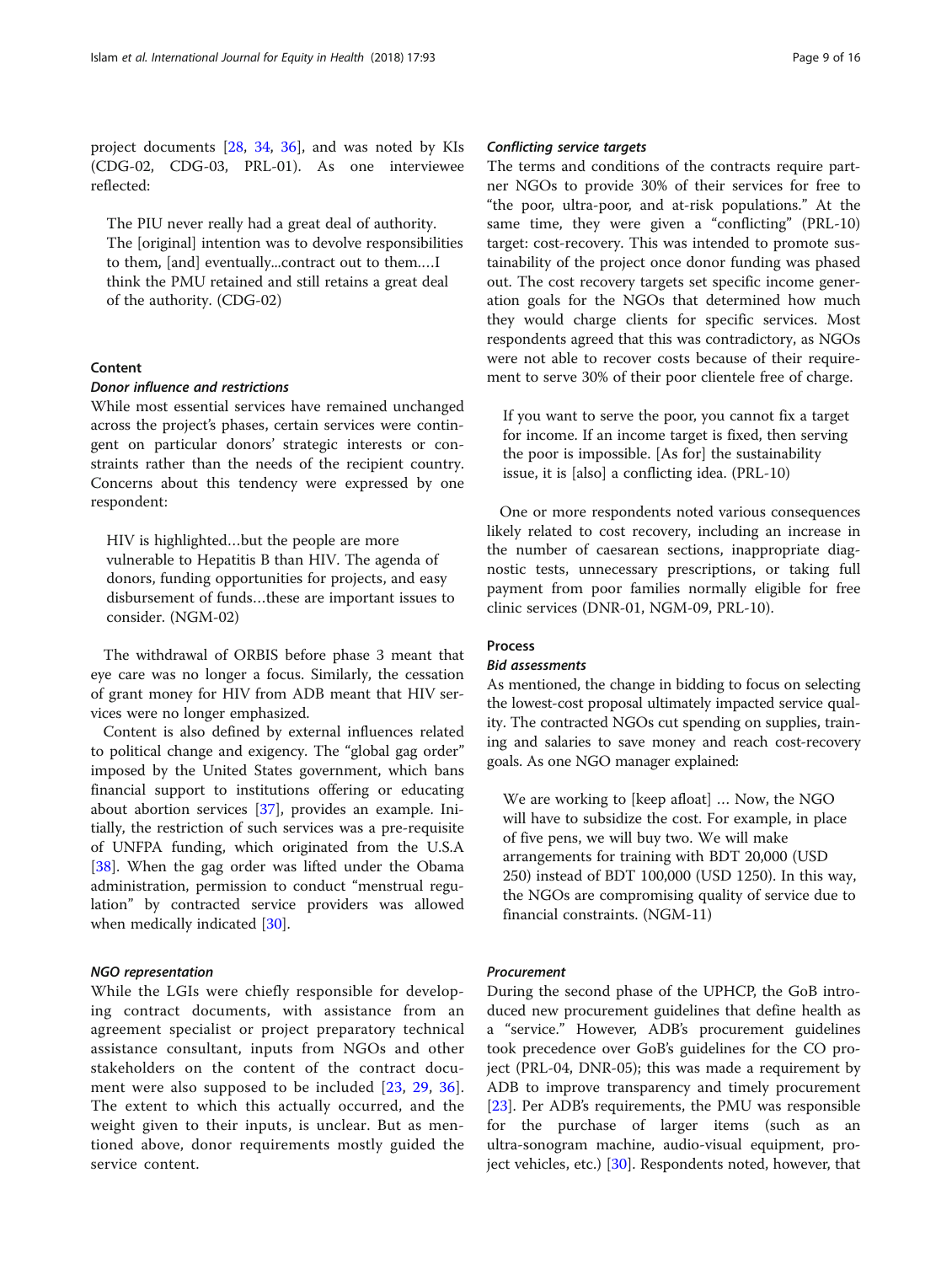the quality of the assets purchased was sometimes an issue (PRL-03, NGM-09), as were delays in procurement, both of which negatively affected service provision (NGM-01, NGM-02, PRL-10).

## Financing

With respect to financing decisions, important adaptations were made by the PMU in the later phases. The bank guarantee mentioned in the UPHCSDP history section was instituted in the second phase. While this change was intended to compel increased accountability of NGOs, the NGOs opposed the clause, arguing that the large sum required discouraged smaller NGOs from participating in the bid. The PMU did take steps to relieve some of the financial burdens faced by partner NGOs by introducing the "mobilization advance." In the first two phases, advanced money was then deducted from the first quarter of the contract. However, repaying the advance from the very start of the project was difficult for many NGOs that had not yet started generating income, while substantial funding was held up as the bank guarantee. Responding to these financial constraints, in the third phase repayment of the mobilization advance was moved to the last 18 months of project period [[23](#page-14-0)] (NGM-06, PRL-04).

The slow pace of financial disbursements was also problematic; delays occurred because clearance was required from multiple levels due to the separation of the PMU and PIU and bills were held back until all claims were verified [\[23,](#page-14-0) [30](#page-14-0)] (NGM-06, NGM-09, PRL-09). In this area too, amendments were made to rectify the slow financial reimbursement processes. Some KIs reported that the PIU can now withhold costs for problematic claims until resolved but reimburse the rest of the bill.

## Physician retention

Keeping physicians on staff proved to be a challenge at both the management and the NGO levels. In CCs there is some opportunity to move up the career ladder, from Assistant Health Officer up to Chief Health Officer. However, doctors employed by Municipalities have no scope for career growth (PRL-09, PRL-11).

There is one and only one post for a Health Officer. He has no opportunities for promotion. If he serves there for 30 years he will serve in the same post.…For this reason, no one wants to join, or if anyone joins, within a year they leave for a better opportunity. (PRL-09)

Other reported problems contributing to poor staff retention were difficulties due to local politics, safety at the clinics, and frustrations with a sometimes discourteous public (PRL-11).

Among the NGOs, the retention of physicians involved in service provision was similarly problematic. Some respondents noted one strategy to overcome this challenge: hiring doctors from within the locality where NGO clinics are situated with the understanding that they can supplement their income through dual practice in the private sector:

I live nearby with my family. I never want to go outside of this area. I have freedom of work here.… Now, I am done with my [NGO] work and I will go to my clinic. If anything is needed, I will come again for half an hour or one hour. This is the reason I did not quit this job. (HPN-04)

## Government's relationships with partner NGOs

While the need for mutual respect between purchaser (government) and provider (NGO) was emphasized by many respondents, this ideal was not always achieved. The perceived authority of government officials resulted in a tendency to regard NGOs merely as contractors hired to do a job, rather than as project partners contributing to the larger goal of achieving primary health coverage in urban areas. This perception was evident when NGOs preferred having donor agencies present for arbitration during feedback meetings (DNR-02). Partner NGOs were frustrated with interference in staff recruitment processes (PRL-06) and daily activities, especially given their experience and expertise in the health service field (CDG-01, GOB-03). One respondent laughed when describing the situation:

You don't teach your grandmother how to suck eggs! [Laughing] Why should a government bureaucrat know more than they [NGOs] do how to deliver family planning services? *[Laughing]*. (CDG-02)

## **Discussion**

The research described herein provides new data on the intricacies of contracting-out health services by identifying key factors influencing the contracting-out process in Bangladesh, both positive and negative. In reality, these influences are rarely separated in silos; rather they interact and intersect with each other, resulting in implementation processes that are complex and dynamic. The following discussion seeks to embrace this complexity with a view to identifying areas where room for improvement remains in programmatic uptake and integration of CO into Bangladesh's health system. Specifically, we consider factors hindering the integration of the CO project with the national agenda, key issues impeding the fulfilment of project goals, and the need for an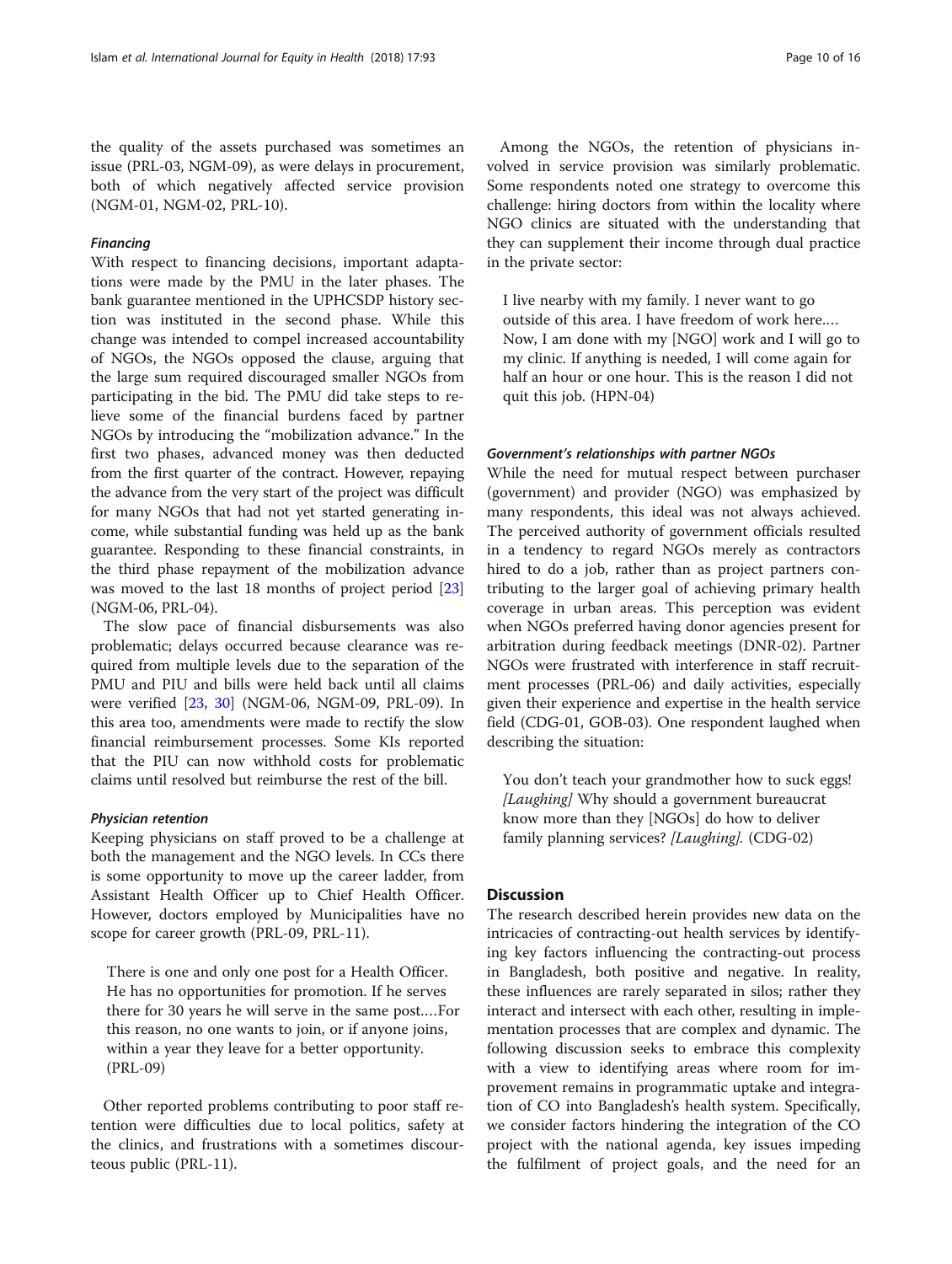ethical grounding for CO processes. Finally, we address how to think about scale-up in the context of Bangladesh's continuing economic transition.

## Integration of UPHCSDP into mainstream health services

The CO mechanisms that engage non-state actors to fill gaps in the PHC delivery system in urban Bangladesh have remained quite static over the three phases of the project. In this respect, Bangladesh's CO experience differs substantially from other countries that have reported their experiences. In Guatemala, for example, both contracting-in and contracting-out were tested [[39\]](#page-15-0). In Cambodia, three different models were successively implemented: a mix of external contracting-in and contracting-out, MoH-donor hybrid contracting-in and contracting-out, and uniform internal contracting-in [[10\]](#page-14-0). In contrast, the contracting-out concept in Bangladesh enjoyed uncontested support from all concerned ministries, enhancing its prospects for sustainability and reducing the risk of reform reversal. However, it is equally the case that a lack of critical discourse on the model may have stifled the meaningful engagement of local urban bodies and other ministries in identifying adaptations of the model to better fit the Bangladesh context.

Of particular note are the minimal involvement of the Bangladesh MoH in setting the direction and course of the UPHCSDP, as well as the project's administrative location in an isolated unit within the MoLG. Multiple factors contributed to the project's separation from the MoH: tension between ADB and WB; a misinterpretation of the national ordinance for urban primary health; the ADB's existing close relationship with MoLG; and the MoH's focus on a nationwide health and nutrition program at the time of the inception of UPHCP. MoH is represented on the project coordination committee but is not accountable for project implementation. According to respondents, this lack of accountability has thwarted opportunities to integrate the project into the country's national health program.

The importance of meaningful engagement with the MoH is reflected in similar experiences in other LMICs. For example, Chad's experience with health systems reform through Results Based Financing (RBF) also demonstrated the risk of not locating project ownership within the MoH; in that case the project was ultimately discontinued [\[40](#page-15-0)]. In Ghana, a maternal and child health quality improvement intervention that did not involve the health ministry during its design failed to work out a sustainable mechanism for scale-up [[41](#page-15-0)]. Leadership and organizational support are important factors in the successful scale-up of health service innovations. The critical role of deep engagement of the MoH has not been given distinct consideration or incorporated in relevant

frameworks [\[41\]](#page-15-0) even though the most successful health interventions include MoH involvement [\[42](#page-15-0)].

At the same time, the MoLG where the project is housed has demonstrated weak ownership. Given its mandate for local development and lack of health expertise, the capacity of MoLG to negotiate effective health service contracts for Bangladesh seems insufficient. Another consequence of the decision to situate the UPHCSDP within the MoLG was the introduction of unnecessary competition for health human resources. This proved to be a persistent challenge for service delivery by the partner NGOs. It appears, however, that this lesson has been learned; in an endeavor to retain project staff, the upcoming fourth phase of the UPHSCDP proposes to provide salaries competitive with the public sector. However, this raises the possibility of other unintended and undesired consequences, which may be seen in the experiences of other LMICs. For instance, one reason that the MoH in Cambodia has opted away from contracting-out was the leaching of staff from the public health system into the more lucrative non-state sector  $[10]$  $[10]$  $[10]$ . These concerns strengthen the argument that keeping the UPHSCDP parallel to MoH activities jeopardizes the likelihood of its long-term integration. Remuneration is not the only factor accounting for staff retention problems; addressing staff turnover also requires grappling with the lack of career progression options, unsafe working environments and perceptions of disrespectful treatment from local leaders and patient attendants..

## Translation of contracting-out objectives into practice

Funding agencies such as ADB, in this case, play a central role in terms of financing; further, they can promote long-term project sustainability through applying sound judgement in selecting the executing body. One of the project's initial objectives was to build the capacity of LGIs to manage, finance, plan, evaluate and coordinate – that is, to govern – health services. However, the funders failed to intervene to avert the increasing centralization of project governance in the PMU. The management experience of administrative cadres did aid in improving processes to accelerate disbursements to providers, and put in place other financial structures that enabled greater financial stability.

Nonetheless, the failure to build capacity among LGIs deviates from the New Public Management norms on which contracting-out is based: devolving managerial responsibility and creating more participatory decision making processes [\[43](#page-15-0)]. Despite 19 years of experience with CO in Bangladesh, many LGIs lack confidence in their ability to write and manage contracts, according to many of the informants. This exemplifies a prominent criticism of CO in LMICs [\[9](#page-14-0), [44](#page-15-0)–[47](#page-15-0)]. There are,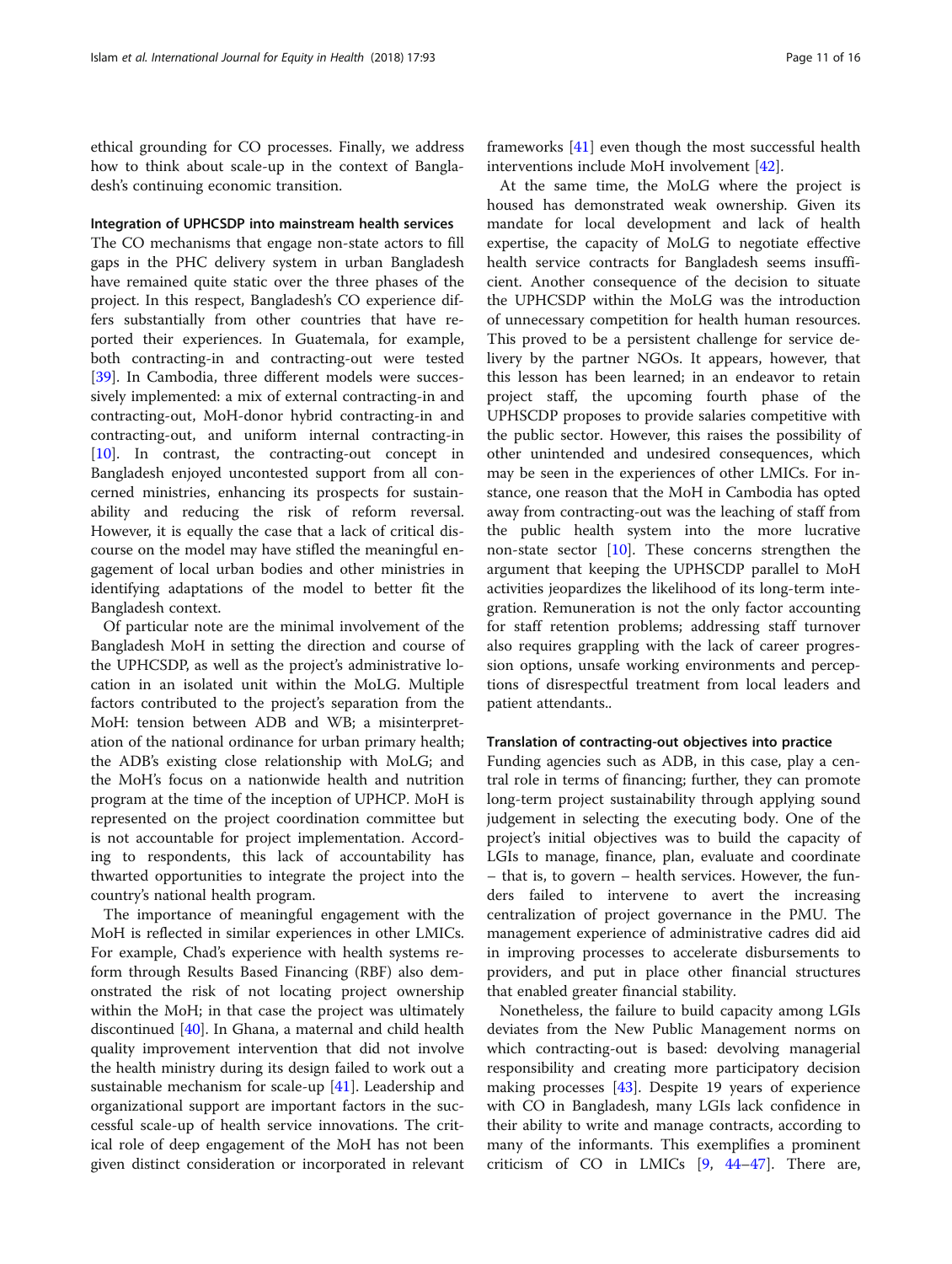however, counter-examples, instances where LMICs have succeeded in developing expertise and capacities to manage contracts. In both Armenia and Cambodia, for example, strong political and technical leadership by the MoH and country ownership have been identified as the key enablers of capacity development [[48](#page-15-0)].

## Project Management

Our findings suggest room for improvement remains in UPHCSDP contract conditions and procurement practices. The demand on NGOs to provide free services while recovering costs has created difficulties for providers, with many cutting costs on essential materials. Conflicting performance targets make them all unattainable  $[49]$  $[49]$ ; this has myriad negative ramifications.

Another project management problem that negatively affected service provision was delays in centralized procurement processes. In Cambodia, where contracting-out has been successfully scaled-up, providers had total authority over procurement [\[10](#page-14-0)]. Indeed, a case study of CO in Cambodia identified ADB procurement rules as a handicap to meeting targets [\[47](#page-15-0)]. The negative implications of centralized systems of procurement are not specific to the ADB. For instance, Bangladesh experienced hardships in meeting the WB's procurement rules in another contracting-out project [[47\]](#page-15-0). These lessons indicate the importance of developing locally relevant and feasible procurement guidelines that can be adhered to beyond project periods.

#### Ethics and the purchaser-provider relationship

Two other issues arose in the study that merit attention in any future CO endeavors in Bangladesh. First, new policy tools for improving health systems performance such as CO are not exempt from the broader challenges faced in the country. Allegations of irregularities in procurement and bidding procedures, as well as reports that personal influence compromised the integrity of the assistance area selection, have surfaced with the UPHCSDP. Jayasinghe [[50](#page-15-0)] identified two factors that can determine PA selection, the state of health in the recipient population and extraneous factors (such as accessibility of an area, local antagonism, and threat to worker safety). The extent to which these criteria were used in UPHSCDP could not be confirmed, but in certain PAs, selection reportedly pivoted around perceived political advantage rather than evidence- or need-based considerations. It also remained unclear why some PAs were dropped between one phase and the next. Nor was any guidance found that addressed the use of infrastructure abandoned when the project pulled out, as in Bogra CC. As argued by Jayasinghe [[50\]](#page-15-0), ethical considerations are important in selecting or excluding assistance areas in a CO, yet the ethical quagmires associated with these decisions are not adequately discussed in either project documents or the extant literature on contracting-out.

The relationship between purchasers and providers is another topic that requires more attention. Relationships in CO processes are most often discussed in terms of contract formality, performance requirements, payment formality, or trust in case of relational contracts [[51](#page-15-0)–[53](#page-15-0)]. Interestingly, the social aspects of purchaser-provider interaction are rarely touched upon. This study's findings suggest that a "spirit of partnership" was absent, and that problematic relationships between the PMU and the NGOs in the UPHCSDP deterred NGOs from participation in the project. This seems to arise from government officials treating "contractors" as subordinates. As long as contracted NGOs remain unable to effectively voice their preferences and concerns, fundamental questions remain about how to hold the PMU and the government accountable in case of breach of contract. The failure of the PMU to disburse promised performance bonuses presents a case in point. Further exploration is warranted into the roles of international funding agencies and legal bodies in Bangladesh, and the extent of their support to NGOs in such matters.

Experiences from elsewhere suggest that a congenial relationship is vital for successful contracting [\[54\]](#page-15-0). Ideally, transaction costs are reduced as an initial formal contracting style gradually transforms into a relational contracting arrangement. Relational contracting with a select provider group could reduce adversarial relationships present in more commercial models, thus reducing contract negotiation time [\[51\]](#page-15-0). Of course, these relationships depend on the actors involved [\[55\]](#page-15-0). Purchaser-provider relationships can be improved by "early agreement on the sources of information to use in negotiations; sharing information where possible; purchasers having a clear purchasing strategy that is communicated to all involved in contracting; developing standard terms and conditions; and developing a style of contracting that is co-operative rather than competitive" [[51](#page-15-0)]. In the case of Bangladesh, the UPHCSDP has a purchasing strategy and standard terms of reference; however, modes of information sharing and negotiation are neither clear nor well-practiced. Co-operative contracting should be discussed in future CO designs as a mean to foster a positive purchaser-provider relationship.

#### Thinking forward

To stay relevant, CO strategies need to be dynamic and responsive to changing circumstances, be they political, geographic or financial. As Bangladesh slowly but steadily makes its way towards achieving Middle-Income Country status, it faces parallel declines in donor aid for developmental purposes [\[56](#page-15-0)]. Unless local philanthropy steps in or government contracting to NGOs is sustained, it is likely that the number of NGOs will decline.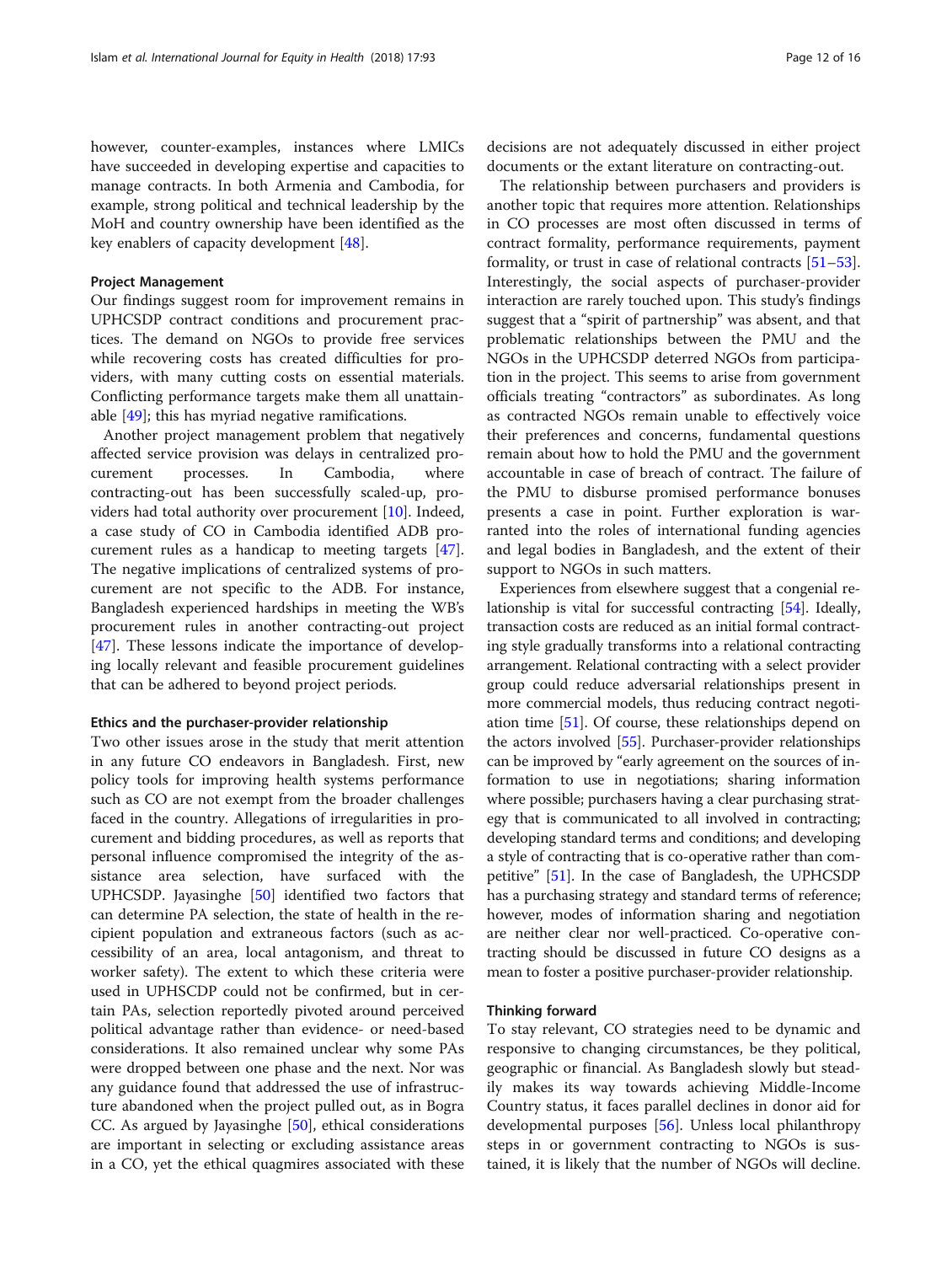For primary health care services this raises serious concerns. The fiscal space for health in Bangladesh's national budget is narrow, at only 5.2% of the total national budget in 2017–2018. Government expenditure on health, as a percentage of total health expenditure, is one of the lowest in the South East Asia region [\[57,](#page-15-0) [58](#page-15-0)]. The UPHCP/UPHCSDP experience echoes this; according to documents reviewed for this case study, substantial reductions in government contributions to UPHCP/ UPHCSDP have occurred, from 26% in the first phase to 12% of the total project budget in phase three [[22](#page-14-0), [28,](#page-14-0) [36](#page-15-0)]. This raises concerns about ongoing commitments to CO. The MoLG has yet to make a routine budget allocation for urban PHC beyond the project period [\[23,](#page-14-0) [59\]](#page-15-0). Shroff et al. [\[48\]](#page-15-0), examining experiences from ten countries on RBF uptake, identified the absence of domestic funding as a barrier to scale-up of such health financing arrangements. Moreover, many NGOs in UPHCSDP have struggled to meet their cost-recovery targets. These realities raise questions about the sustainability and feasibility of contracting-out NGOs for PHC in Bangladesh, as well as in other LMICs at a similar development juncture.

## Conclusion & Recommendations

This study, having traced Bangladesh's urban primary health care CO project's evolution over its three phases, reveals a myriad of factors that interact and shape implementation of contracting-out to NGOs; these include shifting political environment, donor priorities, and conditions in the contract. These findings are particularly germane given current discourse and planning for the fourth phase. We recognize that CO is not a magic bullet to resolve health service gaps in LMICs. However, it can be successful when used strategically and ethically within a complex and dynamic system.

Based on the lessons learned from this research we recommend the following measures for health systems deliberating about the implementation of CO, and propose some adaptations specifically for the Bangladesh country context:

• Funders must foster greater country ownership and engagement, both of which are essential for effectively contextualizing the CO process and successful programmatic uptake

Funding agencies can facilitate and concretize country ownership by thoughtfully and carefully selecting principal agents for CO execution. For health-related projects, the MoH needs to be fully involved, even if the funders have other agendas. Getting the MoH fully engaged also counters the perception that CO diverts health resources. With full engagement, the MoH can frame CO as an important mechanism for resource-sharing with the MoLG; this creates a window for better programmatic integration of CO in the health system.

## • In-country capacity, both structural and process, to do contracting-out must be built

Despite stated intentions, 19 years of the CO project in Bangladesh has insufficiently developed in-country expertise necessary for programmatic uptake and sustained implementation. In order to "graduate" from a donor-supported project to a national-level program, a critical mass of actors with technical capacity for local-level implementation of CO is required [[45](#page-15-0)]. Funding agencies must be willing to provide adequate resources for training on theoretical concepts and practical skills; rigorous monitoring should ensure that the appropriate actors are given these opportunities, notwithstanding political or bureaucratic favoritism. Fostering a complete theoretical and practical understanding of CO enables receiving countries such as Bangladesh to build skills at the local level.

 Ground contracting-out processes in a strong ethical and legal framework

Ethical principles need to be the basis for setting contract terms and regulating contracting practices. Public consultation is important [\[47](#page-15-0)], especially regarding the development of ground rules such as how contracting sites are selected, what services will be contracted-out, which NSPs will be engaged, and how effective systems and processes for accountability are incorporated. A well-articulated and agreed-upon ethical framework is especially important in the Bangladesh context to overcome a history of corruption and unlawful political interference. An ethical framework offers a touchstone around which funding agencies, civil society, and CO implementers can coalesce to identify best practices and reduce corruption. To this end, Bangladesh may benefit from creating a regular monitoring mechanism by a third-party ombudsperson. Concurrent strengthening of the legal framework would also serve to bolster the rights of NGOs and NSPs, balancing out an asymmetrical power relationship in which government dominates.

• Foster true partnership among the key actors

Successful uptake of new policy tools like contracting-out requires more than developing new technical capacities and skills; it necessitates a rethinking about how collaboration and partnership occurs among actors within and outside of government bodies. This is especially pertinent in countries like Bangladesh, where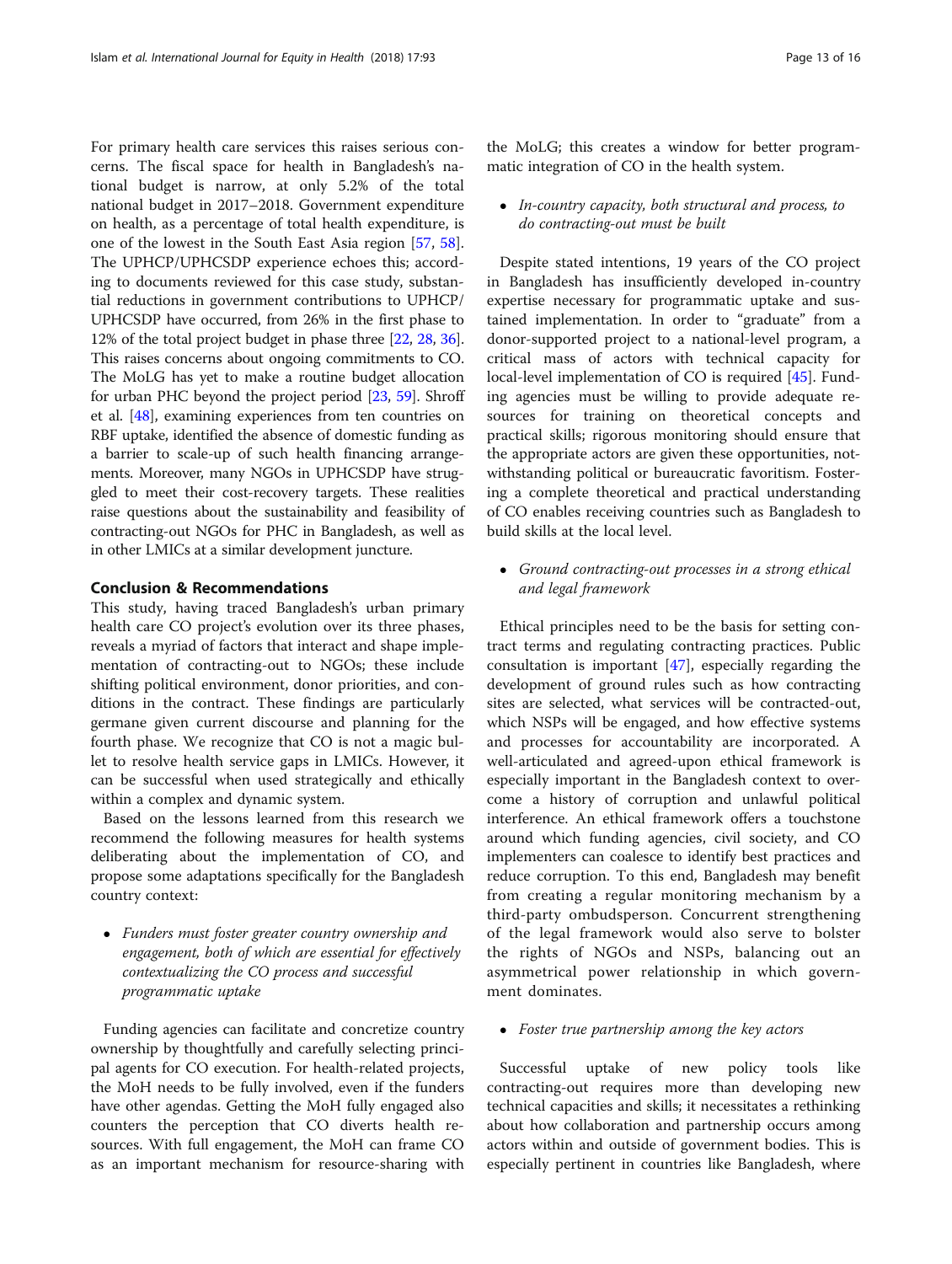a strong bureaucratic culture exists. To overcome hierarchies that stifle collaboration, government and donors alike should value NSPs for their contribution to the health system and protect space for them to articulate concerns. Providing greater autonomy, as well as listening, to NSPs may reduce unwarranted interference by government in the management of service provision and foster greater innovation in dealing with challenges. Funding agencies can create the conditions for healthy and equal partnerships by linking conditions of collaboration with fund disbursement, while offering business management training to increase administrative capacity.

## • Be flexible and responsive to changing context

The current CO model in Bangladesh exclusively partners with not-for profit organizations. Yet at present, only between one and 2 % of all health facilities are NGO facilities. The for-profit private sector thoroughly dominates (> 80%) the urban health landscape in Bangladesh [[60\]](#page-15-0). These private sector providers are impervious to fluctuations in donor aid. However, the contracts under the UPHCP/UPHCSDP have been unable to attract this group of private providers into partnership. Indeed, it would need considerable restyling to appeal to them while continuing to pursue the project's fundamental objective of increasing affordable quality service coverage for poor people. Engaging with the for-profit private sector entails a risk of cost escalation; this has been the case in South Korea and the Philippines, where Fee-for-Service payment mechanisms have been used with the for-profit sector [[61\]](#page-15-0). Other mechanisms shown to contain costs, such as capitation and a global budget, could be considered. In Thailand, for example, capitation payments have been applied with moderate success, although some private hospitals have been deterred from participating in contracts [\[61](#page-15-0)]. Since the private for-profit sector is extremely heterogeneous in Bangladesh, various payment mechanisms would have to be tested for each type of provider should CO with this sector be considered. There is scope to learn from countries with experience in contracting the for-profit private sector, and a need to experiment and adapt these approaches to the Bangladesh context.

## Future research

Retrospective studies such as this one provide general lessons regarding contracting-out in Bangladesh and similar settings. However, project-specific implementation research is needed to yield deeper insight on which mechanisms work and which are failing and into how processes can be reoriented to achieve better and more sustainable results. While systematic reviews on contracting-out healthcare have been published in the

past decade, the evidence base available was deemed inadequate to draw concrete conclusions about the merits of this approach in terms of impact, cost effectiveness and sustainability  $[2, 51]$  $[2, 51]$  $[2, 51]$ . The systematic review of published primary research over the last decade will provide additional insights on performance and impact level outcomes across geographic regions.

## **Endnotes**

MoH&FW will be referred to as MoH and MoLGRD&Co as MoLG in this paper. <sup>2</sup>

 $2$ The National Body, headed by the Prime Minister, is the highest political authority for consideration of development activities reflective of long-term national policies and objectives in Bangladesh

#### Abbreviations

ADB: Asian Development Bank; AHPSR: Alliance for Health Policy & Systems Research; BDT: Bangladesh Taka; CC: City Corporation; CCC: Chittagong City Corporation; CDG: Contract designer (code); CO: Contracting out; DCC: Dhaka City Corporation; DFID: Department for International Development of the United Kingdom; DNR: Donor (code); ESD: Essential Service Delivery; GoB: Government of Bangladesh; HIV: Human Immunodeficiency Virus; HPN: Clinical medical officer (code); icddr, b: International Centre for Diarrheal Disease Research, Bangladesh; KI: Key Informant; KII: Key Informant Interview; LGD: Local Government Division; LGI: Local Government Institution; LMIC: Low-and-middle income country; MoH or MoH&FW: Ministry of Health and Family Welfare; MoLG or MoLGRD&Co: Ministry of Local Government, Rural Development & Cooperatives; NDF: Nordic Development Fund; NGM: NGO Head/Manager (code); NGO: Non-Government Organization; NSP: Non-State Provider; PHC: Primary Health Care; PIU: Project Implementation Unit; PMU: Project Management Unit; PRL: Project level staff at PMU/PIU (code); RBF: Results Based Financing; SIDA: Swedish International Development Agency; UNFPA: United Nations Population Fund; UPHC: Urban Primary Health Care; UPHCP II: Second Urban Primary Health Care Project; UPHCP: Urban Primary Health Care Project; UPHCSDP: Urban Primary Health Care Services Delivery Project; USAID: United States Agency for International Development; USD: United States Dollar; WB: World Bank; WHO: World Health Organization

#### Acknowledgements

The authors are grateful to Dr. Zubin Shroff and Dr. Krishna Rao of AHPSR and Johns Hopkins University Bloomberg School of Public Health respectively for their valuable input during protocol development and review of the manuscript. The authors would also like to thank Dr. Tanvir Ahmed, who was instrumental in conceptualizing the study at an early stage, and Dr. Tanzir Ahmed Shuvo who worked tirelessly on the initial study protocol. The authors express sincere gratitude to the officials of the MoH, MoLG and the aid agencies, and UPHCP/UPHCSDP for their participation in the study. Finally, the authors would like to thank Anya Guyer for her help with the editing.

#### Funding

This study with grant number GR-01333 was funded by the Alliance for Health Policy and Systems Research, WHO, with support from the International Development Research Centre (IDRC), Canada and the Rockefeller Foundation. icddr,b acknowledges with gratitude the commitment of the AHPSR, WHO to its research efforts. icddr,b is also grateful to the Governments of Bangladesh, Canada, Sweden, and the UK for providing core/unrestricted support.

#### Availability of data and materials

Due to the sensitive nature of this study, data is not openly available. However, exceptions can be made upon reasonable request to the corresponding author.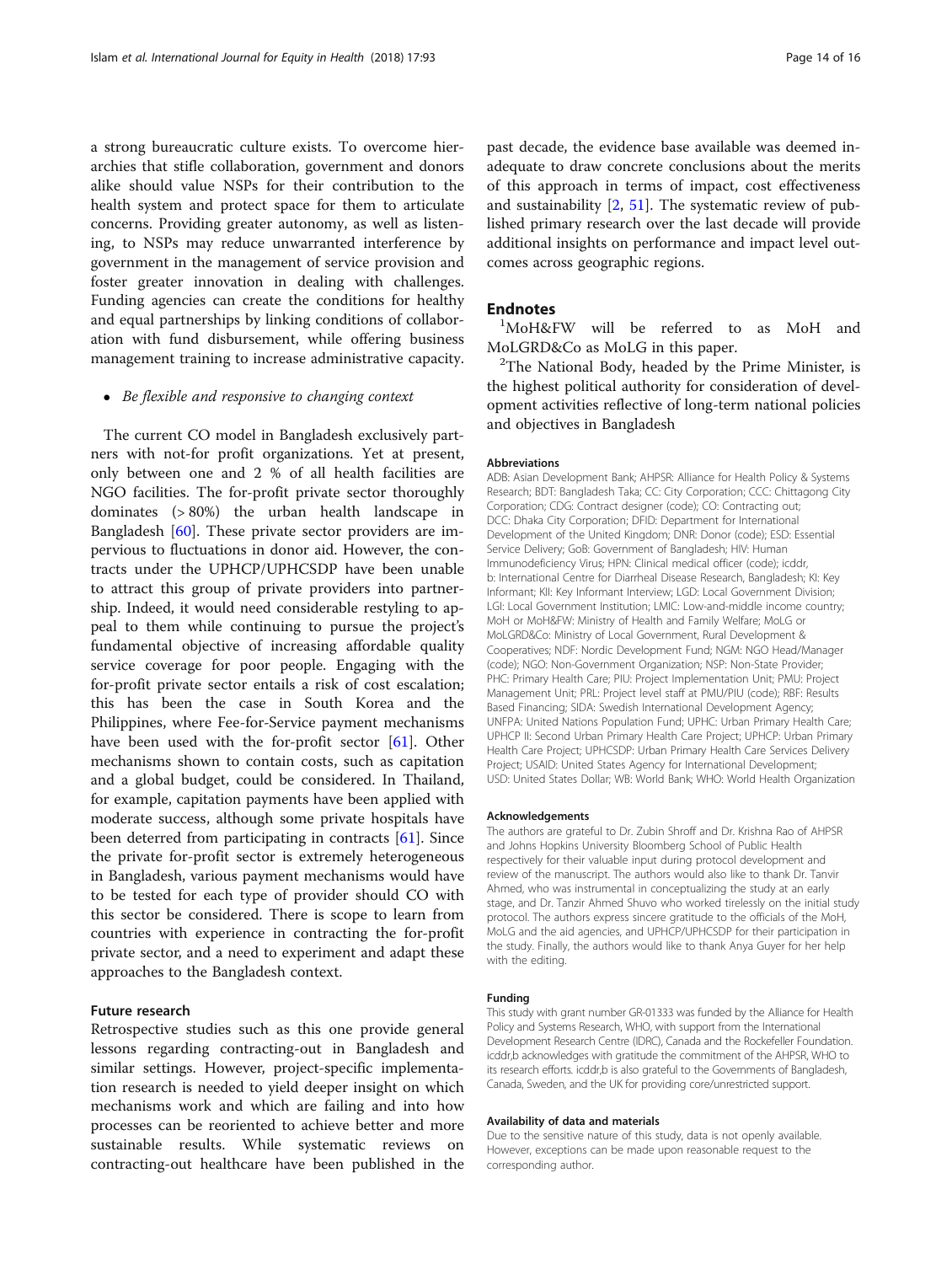#### <span id="page-14-0"></span>Authors' contributions

RI was the primary researcher involved in protocol development, data collection, data analysis, and manuscript development. SH was also involved in protocol development, data collection, and draft manuscript review. FB, SMK, AASS, and SSY were involved in data collection and analysis. AMA provided substantial critical input around concept development, protocol development, data analysis, and manuscript review. All authors have read and approved the final manuscript.

## Ethics approval and consent to participate

The study protocol numbered PR-15088, was reviewed and received approval from the Institutional Review Board of icddr,b and the World Health Organization Ethics Review Committee. Informed consent was sought in writing from all participants. To ensure anonymity and confidentiality, all transcripts were de-identified and each respondent was specified a unique identifier code generated with a combination of numbers and letters. An arrangement for the place of interview or discussion was ensured as per participant's choice to foster an environment where they could talk freely with privacy.

#### Consent for publication

Participants taking part in this research were aware that this was a funded study. They were aware that the information they shared would be ultimately used in a publication as long as full anonymity and confidentiality is maintained.

## Competing interests

The authors declare that they have no competing interests.

#### Publisher's Note

Springer Nature remains neutral with regard to jurisdictional claims in published maps and institutional affiliations.

#### Author details

<sup>1</sup>School of Public Health & Community Medicine, University of New South Wales (UNSW), Sydney, Australia. <sup>2</sup> Health Systems and Population Sciences Division, International Center for Diarrhoeal Disease Research, Bangladesh (icddr,b), Dhaka, Bangladesh. <sup>3</sup> James P. Grant School of Public Health, BRAC University, Dhaka, Bangladesh. <sup>4</sup>Department of International Health, Georgetown University, Washington DC, USA.

## Received: 8 November 2017 Accepted: 19 June 2018 Published online: 05 October 2018

#### References

- Ameli O, Newbrander W. Contracting for health services: effects of utilization and quality on the costs of the basic package of health services in Afghanistan. Bull World Health Organ. 2008;86(12):920–8.
- 2. Lagarde M, Palmer N. The impact of contracting out on health outcomes and use of health services in low and middle-income countries. Cochrane Database Syst Rev. 2009. [https://doi.org/10.1002/14651858.CD008133.](https://doi.org/10.1002/14651858.CD008133)
- 3. Liu X, Hotchkiss DR, Bose S. The effectiveness of contracting-out primary health care services in developing countries: a review of the evidence. Health Policy Plan. 2008;23(1):1–13.
- 4. Loevinsohn B, Harding A. Buying results? Contracting for health service delivery in developing countries. Lancet. 2005;366(9486):676–81.
- 5. Aljunid S. The role of private medical practitioners and their interactions with public health services in Asian countries. Health Policy Plan. 1995;10(4):333–49.
- 6. Bustreo F, Harding A, Axelsson H. Can developing countries achieve adequate improvements in child health outcomes without engaging the private sector? Bull World Health Organ. 2003;81(12):886–95.
- 7. Mills A, et al. What can be done about the private health sector in lowincome countries? Bull World Health Organ. 2002;80(4):325–30.
- 8. Thaver IH, et al. Private practitioners in the slums of Karachi: what quality of care do they offer? Soc Sci Med. 1998;46(11):1441–9.
- Palmer N, et al. Health policy: contracting out health services in Fragile States. Br Med J. 2006;332(7543):718.
- 10. Khim K, Ir P, Annear PL. Factors driving changes in the design, implementation, and scaling-up of the contracting of health services in rural Cambodia, 1997–2015. Health Systems Reform. 2017;3(2):105–16.
- 11. Zaidi S, et al. Context matters in Ngo–government contracting for health service delivery: a case study from Pakistan. Health Policy Plan. 2012;27(7):570–81.
- 12. Walt G, Gilson L. Reforming the health sector in developing countries: the central role of policy analysis. Health Policy Plan. 1994;9:353–70.
- 13. Ministry of Health & Family Welfare, National Health Policy. Bangladesh: Government of the People's Republicc of Bangladesh; 2011.
- 14. Government of the People's Republic of Bangladesh: Rules of Business. (Cabinet Division ed., vol. Schedule I: Allocation of Business Among the Different Ministries and Divisions, Revised up to December 2014 edition. Bangladesh; 1996.
- 15. Government of the People's Republic of Bangladesh: The Dhaka City Corporation Ordinance, 1983. (Legislative and Parliamentary Affairs Division ed., vol. XL of 1983. Bangladesh: Ministry of Law, Justice and Parliamentary Affairs; 1983.
- 16. Government of Pakistan: Municipal Administration Ordinance, 1960. vol. X of 1960. Pakistan: Superintendent, Government; 1960.
- 17. Government of the People's Republic of Bangladesh: The Pouroshabha Ordinance 1977. (Legislative and Parliamentary Affairs Division ed., vol. XXVI of 1977. Bangladesh: Ministry of Law, Justice and Parliamentary Affairs; 1977.
- 18. Management Information System DGHS. Chap 4 primary health care, in health bulletin 2016. Dhaka: Ministry of Health and Family Welfare, Government of the People's Republic of Bangladesh; 2016. p. 52.
- 19. NIPORT, icddrb, and MEASURE Evaluation. Bangladesh urban health survey final report 2013. Dhaka, Bangladesh and Chapel Hill, North Carolina (USA): National Institute of Population Research and Training (NIPORT), International Centre for Diarrhoeal Disease Research, Bangladesh (icddr,b) and MEASURE Evaluation; 2014.
- 20. NIPORT, Mitra & Associates, and ICF International. Bangladesh demographic and health survey 2014. Dhaka, Bangladesh and Rockville, Maryland, USA: NIPORT, Mitra & Associates, and ICF International; 2015.
- 21. Ahmad A. Provision of primary healthcare services in urban areas of Bangladesh: the case of urban primary healthcare project, in working papers, Department of Economics. Lund University; 2007.
- 22. ADB. Report and recommendation of the president to the board of directors on a proposed loan to the People's Republic of Bangladesh for the urban primary health care project. Loan no. 1538-BAN, approved on 16 September 1997, for \$40 million. Manila: Asian Development Bank; 1997.
- 23. Ministry of Local Government Rural Development and Cooperatives. Development project proposal UPHCSDP. Dhaka: Government of the People's Republic of Bangladesh; 2012.
- 24. Yin RK. Case study research: design and methods, vol. 5: Sage Publications, Inc, 2003; 2003. p. 11.
- 25. Buse K, Mays N, Walt G. Making health policy. London: London School of Hygiene and Tropical Medicine; 2005.
- 26. Collins T. Health policy analysis: a simple tool for policy makers. Public Health. 2005;119(3):192–6.
- 27. Gale NK, et al. Using the framework method for the analysis of qualitative data in multi-disciplinary Health Research. BMC Med Res Methodol. 2013;13:117.
- 28. ADB: Report and recommendation of the president to the Board of Directors on a proposed loan and Asian Development Fund Grant to the People's Republic of Bangladesh for the Second Urban Primary Health Care Project. Asian Development Bank; 2005.
- 29. ADB: Report and recommendation of the president to the Board of Directors on a proposed loan to the People's Republic of Bangladesh for the urban primary health care project. Asian Development Bank; 1997.
- 30. Second Urban Primary Health Care Project, Bid Document. Ministry of Local Government, Rural Development and Co-operatives. Dhaka: Project Management Unit (PMU); 2005.
- 31. SIDA. Health. Our fields of work 2009 December 15 2014 [cited 2017 15 January]; Available from: [http://www.sida.se/English/how-we-work/our](http://www.sida.se/English/how-we-work/our-fields-of-work/health/)[fields-of-work/health/.](http://www.sida.se/English/how-we-work/our-fields-of-work/health/)
- 32. United Nations Population Fund. What is UNFPA's goal? Frequently asked questions 2014 [cited 2017 15 January]; Available from: [http://www.unfpa.](http://www.unfpa.org/frequently-asked-questions#goal) [org/frequently-asked-questions#goal.](http://www.unfpa.org/frequently-asked-questions#goal)
- 33. Nordic Development Fund: Annual report. Helsinki: Nordic Development Fund; 2015.
- 34. DFID. Project completion review, urban primary health care project, phase-II. UK: Department for International Development UK; 2012.